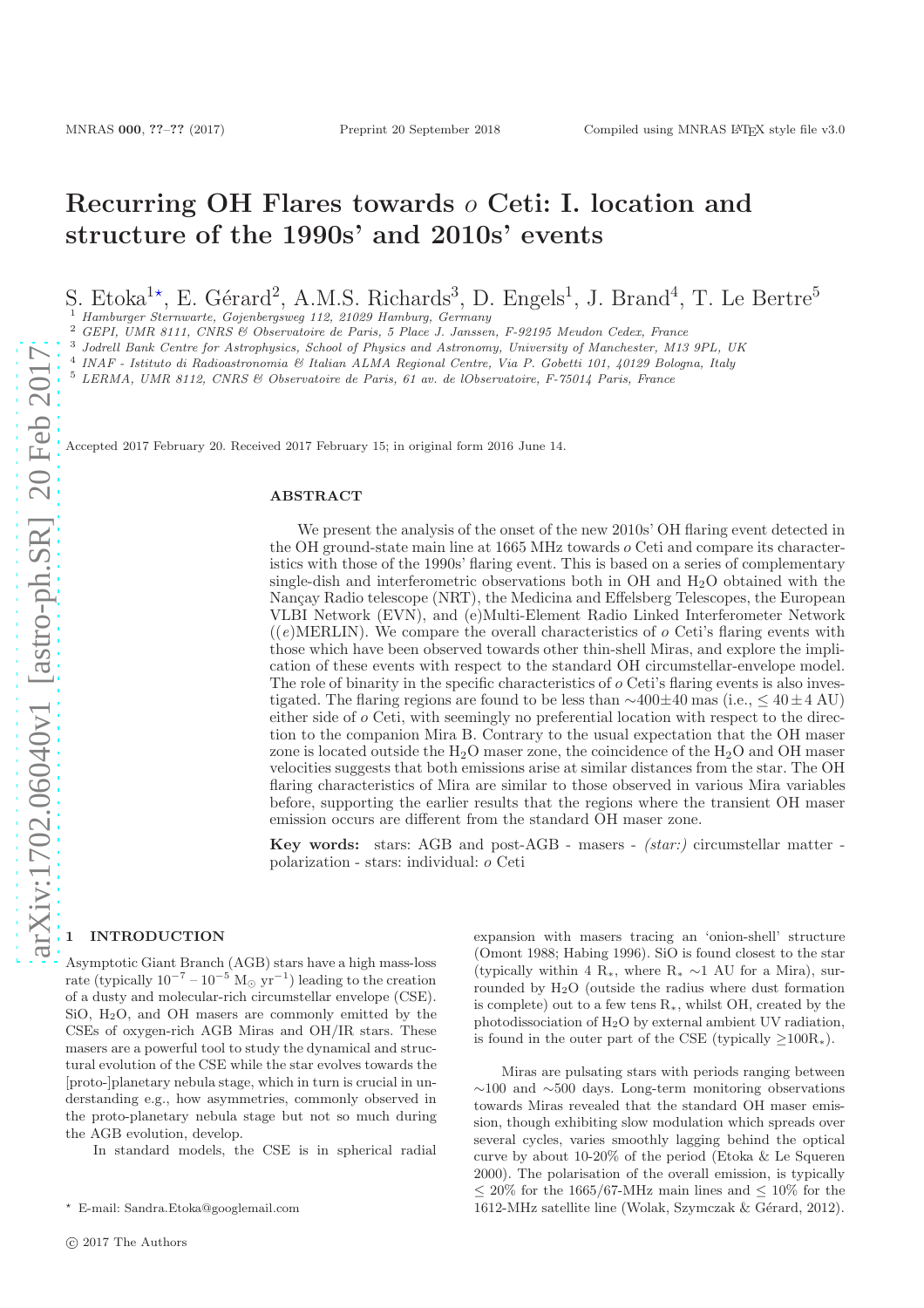Towards optically thin-shell Miras with low mass-loss rate, OH masers have shown particularly unexpected behaviour in the form of flares, that is the sudden emergence and subsequent fading away of strong OH maser emission in one of the ground-state lines, which can persist for several years. These flares occur at velocities close to the stellar velocity, suggesting that they emanate from closer to the star compared to the distance at which standard OH emission arises in the CSE (Jewell et al. 1981, Etoka & Le Squeren 1996, 1997), but this has never been confirmed by imaging.

o Ceti, Mira 'the wonderful' has become synonymous with cool, pulsating AGB stars. With a distance estimated by HIPPARCOS to be  $92 \pm 11$  pc (and a proper motion of PM<sub>RA</sub> = +9.33 mas yr<sup>-1</sup> and PM<sub>Dec</sub> = -237.36 mas yr<sup>−</sup><sup>1</sup> van Leeuwen 2007), it is one of the closest Miras. It has an estimated mass-loss rate in the range of ∼[1 -  $4 \times 10^{-7}$  M<sub>☉</sub>yr<sup>-1</sup> (Knapp et al. 1998, Winters et al. 2003). Because of its typical optical period of 332 days, which has been monitored for centuries, it is also known as the prototype of Mira long-period variable stars. It actually belongs to a detached binary system (Mira AB) in which mass transfer by wind interaction is taking place. Sokolski & Bildsten (2010) found evidence pointing towards a white dwarf nature of Mira B, while o Ceti (Mira A) shows clear signs of stellar asymmetry (Karovska et al. 1997; Reid & Menten 2007). o Ceti and its companion Mira B are separated by only ∼0.5′′ (Karovska et al. 1997), corresponding to ∼46 AU. The orbital elements of the system, originally determined by Baize (1980) lead to an orbital period of P∼400 yr. A more recent revision by Prieur et al. (2002) leads to an increase of the estimation of the period by nearly 100 yr (the new estimated period being P∼498 yr).

o Ceti is associated with persistent SiO and H2O masers (Cotton et al. 2006; Bowers & Johnston 1994). The first detection of OH maser emission in its CSE was made in 1974 (Dickinson, Kollberg & Yngvesson 1975) in the 1665- MHz ground-state main-line transition. The status of its OH ground-state maser lines at 1665, 1667 & 1612 MHz was checked with the NRT around an optical maximum phase in the late 1970's down to a sensitivity limit of 70 mJy by Sivagnanam, Le Squeren & Foy (1988) who reported it as non-emissive.

Redetection of its OH-maser emission in the 1665-MHz line was made in November 1990 (Gérard & Bourgois 1993). The emission was then monitored at the NRT until it faded away nearly a decade later, late 2000. The strongest emission recorded in 2000 occurred on 23 November 2000 at phase +0.21 with a peak flux density of 250 mJy at a radial velocity of 46.7 km/s, which is believed to be the trail of the 1990s flare. Between December 2000 and December 2008, scattered observations of o Ceti were made between phases  $-0.42$  and  $+0.45$  with 7 tentative detections at a level never exceeding 100 mJy. This does not exclude that the 1665-MHz level was ever present at a level  $\leq 50$  mJy. In November 2009 we detected with the NRT a new flare in the OH 1665-MHz line towards o Ceti currently (2016) still active.

We present here a comparison of the 1990s' flaring event characteristics with those of the 2010s' event, based on a

series of complementary single-dish and interferometric observations both in OH and  $H_2O$  with the Nancay, Medicina and Effelsberg Radio Telescopes, MERLIN and EVN- (e)MERLIN. The details of the observations are presented in section [2.](#page-1-0) The results of the OH and  $H_2O$  single-dish monitoring as well as the OH mappings obtained during the 1990s' event and around the first OH maximum recorded during the new 2010s' event are presented in section [3.](#page-3-0) A discussion of the results is given in section [4.](#page-8-0) Finally, a summary and conclusions are presented in section [5.](#page-14-0)

# <span id="page-1-0"></span>OBSERVATIONS AND DATA REDUCTION

## 2.1 The NRT OH observations

The NRT is a transit instrument with a half-power beamwidth of 3.5′ in right ascension (RA) by 19′ in declination (DEC) at 1.6 GHz.

For the 1990s' observations, the system noise temperature was  $45 \text{ K}$  at  $0^{\circ}$  declination. The antenna temperatures were converted to flux densities using the efficiency curve of the radiotelescope which was  $0.9$  K Jy<sup>-1</sup> for point sources at 0◦ declination. An autocorrelation spectrometer consisting of 4 banks of 256 channels was used to observe both left-hand and right-hand circular (LHC and RHC) polarisations of the two ground-state OH main lines at 1665 and 1667 MHz, providing Stokes parameters I and V. A bandwidth of 0.0975 MHz was used for each bank leading to a velocity resolution of  $0.0703 \text{ km s}^{-1}$ . Both linear vertical and horizontal polarisations (corresponding to the polarisation position angle PPA =  $0^{\circ}$  and PPA = 90◦ , respectively) in the main lines were also regularly observed, providing the Stokes parameters I and Q. A typical observation, taken with a uneven sampling ranging from 1 day to ∼1.5 month, consisted in 40 minutes, taken in frequency switching mode, resulting in a mean rms of 100 mJy.

For the 2009/2010 observations presented here (corresponding to the time interval  $2^d$  December 2009 –  $21^{th}$ November 2010), the system temperature was about 35 K. The ratio of flux to antenna temperature was 1.4 K  $Jy^{-1}$ at 0◦ declination. The 8192 channel autocorrelator was divided into 8 banks of 1024 channels each. A bandwidth of 0.195 MHz was used for each bank, leading to a velocity resolution of  $0.0343 \text{ km s}^{-1}$ . Prior and up to the first observation leading to the detection of the flare, observations were taken monthly over several years as part of a wider Key project. After the detection, the observations were taken every 5 days. Both ground-state main lines at 1665 MHz and 1667 MHz were recorded, and the ground-state satellite line at 1612 MHz was also regularly observed. A series of 2 successive observations of 30 minutes each in frequency switching mode were taken so as to obtain full polarimetric observations for both OH ground-state main lines in a similar fashion as described in Szymczak  $& Gérard (2004)$ hence providing the 4 Stokes parameters (I, Q, U and V) and the 2 circular (LHC, RHC) polarisations. This integration time provided a mean rms of about 90 mJy (decreasing to 55 mJy by "moving-average" smoothing over 3 channels when the signal was faint, hence degrading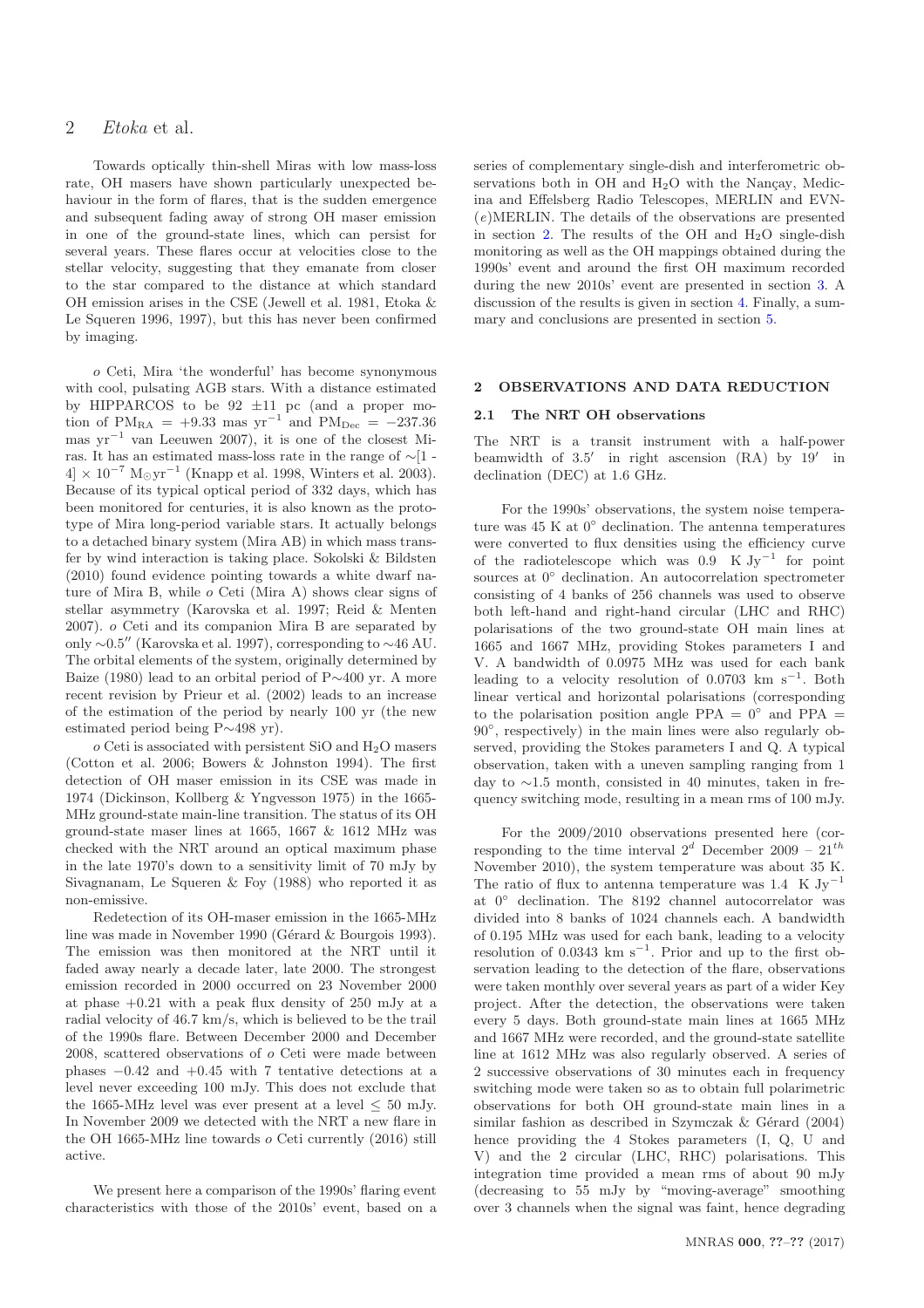slightly the velocity resolution).

The flux-density scale accuracy for both epochs is  $∼10\%$ .

#### 2.2 The interferometric OH observations

#### 2.2.1 The MERLIN observations

The MERLIN 1665-MHz OH phase-referenced interferometric observations obtained during the 1990s' flaring event were taken on the  $28^{th}$  of November 1995 and the  $4^{th}$  of May 1998. For the 1995 observations, the 8 telescopes of MERLIN available at that time (namely Defford, Cambridge, Knockin, Wardle, Darnhall, MK2, Lovell and Tabley) were used. The source was observed with a bandwith of 0.125 MHz divided into 128 channels at correlation, leading to a channel separation of 1 kHz (giving a velocity resolution of 0.18 km  $s^{-1}$ ). For the 1998 observations, only six telescopes were used: Defford, Cambridge, Knockin, Darnhall, MK2 and Tabley. The source was observed with a bandwith of 0.25 MHz, divided into 256 channels at correlation, leading to the same channel separation as for the first epoch. For both epochs, J0219+0120, with a separation of  $4.30^{\circ}$  from the target, was used as the phase-reference calibrator, 3C286 was used as the primary flux density reference, and the continuum source 3C84 was used to derive corrections for instrumental gain variations across the band. For both epochs the same pointing position was used for the source:  $\text{RA}_{\text{B1950}} = 02^h 16^m 49.062^s$  and DEC<sub>B1950</sub> =  $-03^{\circ}12'22.480''$  (corresponding to RA<sub>J2000</sub> =  $02^{h}19^{m}20.771^{s}$  and  $DEC<sub>J2000</sub> = -02°58'36.674'$ .

The initial editing, the gain-elevation correction and a first-order amplitude calibration of the MERLIN datasets were applied using the MERLIN-specific package DPROGRAMS while the second order calibration and further data processing analysis were performed with the AIPS package, following the procedure explained in section 2.2 of Etoka & Diamond (2004). The flux-density scale accuracy is estimated to be  $~\sim$ 5%.

# 2.2.2 The  $EVN-(e)MERLIN$  observations

The EVN-(e)MERLIN OH phase-referenced interferometric observations were obtained just past the first OH maximum after the onset of the new 2010s' flaring event, the  $10^{th}$  of February 2010. Eight telescopes were used, namely: Effelsberg, Lovell, Westerbork, Onsala, Medicina, Noto, Toruń and Cambridge. These observations were taken in full polarisation spectral mode though only the relative PPAs could be determined as the observations of the PPA calibrator 3C286 were unfortunately unsuccessful, ruling out the determination of the absolute PPA. The source was observed with a bandwidth of 2 MHz divided into 2048 channels at correlation leading to a channel separation of 1 kHz (giving a velocity resolution of 0.18 km  $s^{-1}$ ). The pointing position used for the source was:  $\text{RA}_{\text{J2000}} = 02^h 19^m 20.790^s$ and  $DEC_{J2000} = -02°58'41.830''$ . The continuum source J0237+2848 was used as a fringe finder. The continuum source 3C84 was used to derive corrections for instrumental gain variations across the bandpass and correct for polarisation leakage. J0217-0121 which was used as the phase-reference calibrator, is located 1.65◦ away from the target.

The  $EVN-(e)MERLIN$  dataset editing and calibration and subsequent imaging were performed entirely with AIPS. The EVN pipeline was used for standard initial steps including deriving amplitude calibration from the system temperature monitoring and the parallactic angle correction. We then followed usual VLBI procedures for spectral line observations including solving for delay residuals and the timederivative of phase, followed by bandpass calibration and the application of phase reference solutions to the target.

The flux-density scale accuracy is estimated to be  $~10\%$ .

#### <span id="page-2-2"></span>2.2.3 Accuracy of the absolute and relative positions

Regarding the absolute positional accuracy of the interferometric observations, adding up quadratically all the factors affecting the positional accuracy (i.e., the positional accuracy of the phase-reference calibrator, the accuracy of the telescope positions, the relative positional error depending on the beamsize and signal-to-noise ratio (SNR) and finally the atmospheric variability due to the angular separation between the phase-reference calibrator and the target) leads to an estimated total uncertainty of the absolute position of  $(35\times25)$  mas<sup>2</sup> for the MERLIN observations and  $(35\times10)$  mas<sup>2</sup> for the EVN- $(e)$ MERLIN observations, in RA and DEC respectively. The absolute positions were measured before self-calibrations. The relative positional accuracy itself, given approximately by the beamsize/SNR (Thompson, Moran & Swenson 1991; Condon 1997; Richards, Yates & Cohen 1999) is typically down to a few mas. It has to be noted that, when comparing observations made with the same array and phase reference source, the relative positions are only affected by the noise and atmospheric errors.

# 2.3 The Medicina and Effelsberg  $H_2O$ observations

 $o$  Ceti was observed with the Medicina<sup>[1](#page-2-0)</sup> 32-m antenna, as part of a larger programme, 3 to 5 times a year between December 1995 and March 2011 (68 spectra). In addition, 6 spectra were taken with the 100-m dish at  $Effelsberg<sup>2</sup>$  $Effelsberg<sup>2</sup>$  $Effelsberg<sup>2</sup>$  between March 1995 and February 1999. All spectra will be presented by Brand et al. (2017).

At Medicina (beam FWHM≈1.9′ at 22 GHz), observations were made in total power mode with both ON and OFF scans of 5-min duration. The OFF position was taken 1 ◦ West of the source position. Typically, 2 ON/OFF pairs were taken. The backend was a 1024-channel autocorrelator with a bandwidth of 10 MHz. The typical rms noise-level in the final spectra is  $\sim 1.4$  Jy, for a velocity resolution

<span id="page-2-0"></span> $1$  The 32-m Medicina telescope is operated by the INAF-Istituto di Radioastronomia (IRA) at Bologna, Italy.

<span id="page-2-1"></span> $^2\,$  The 100-m Effelsberg telescope is operated by the Max-Planck-Institut für Radioastronomie (MPIfR) at Bonn, Germany.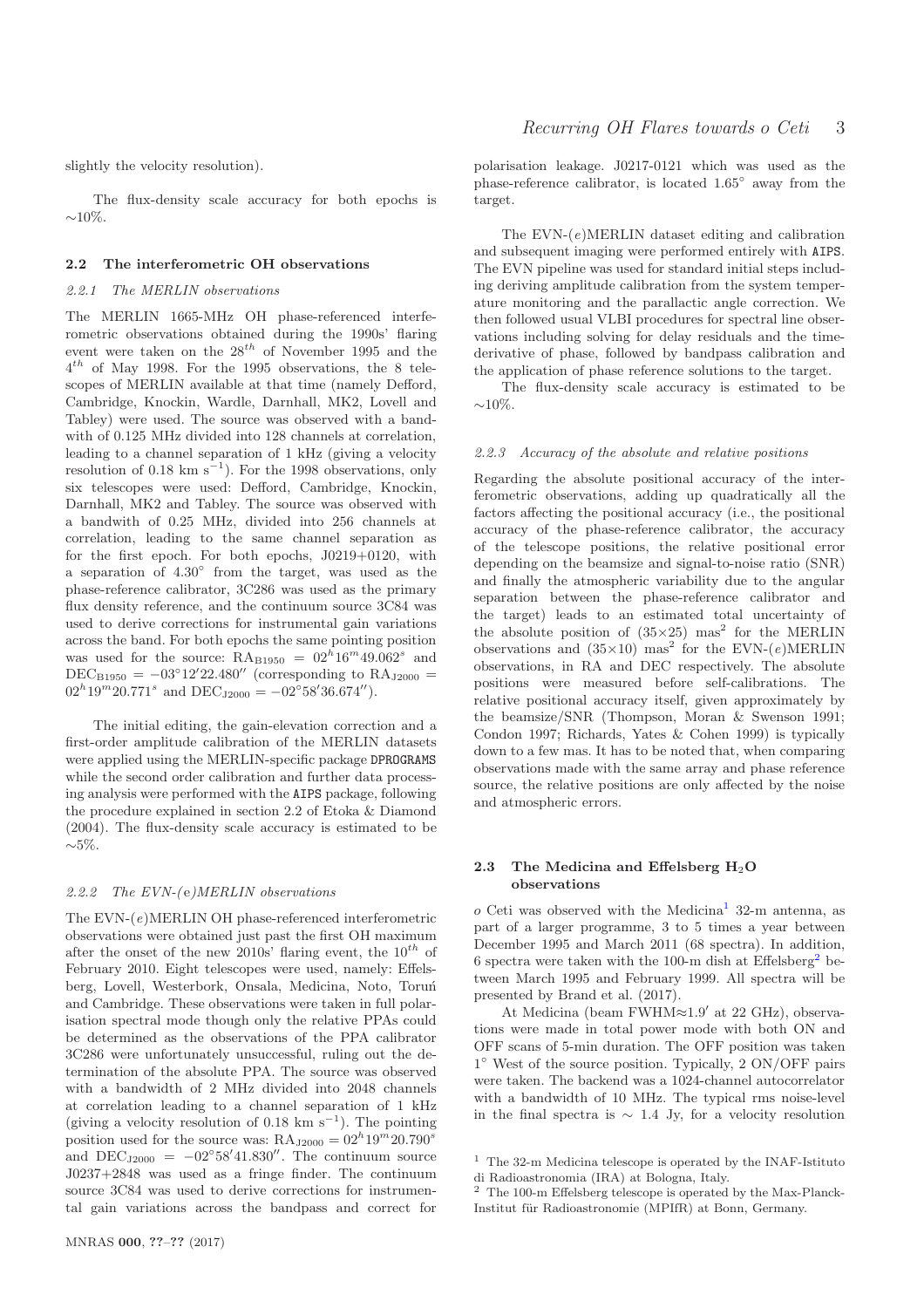of 0.13 km s<sup>-1</sup> ( $\Delta \nu = 9.77$  kHz). For line observations at 22 GHz, only the LHC polarisation output from the receiver was registered.

At Effelsberg (beam FWHM≈40′′ at 22 GHz) the receiver passed only LHC polarised radiation. The backend consisted of a 1024-channel autocorrelator with a bandwidth of 6.25 MHz, resulting in a velocity resolution of  $0.08 \text{ km s}^{-1}$ . We observed in total power mode, integrating ON and OFF the source, for 5 min each. The "OFF-source" position was displaced 3′ to the east of the source. The typical rms noise-level in the spectra is  $\sim 0.2$  Jy.

All the radial velocities given hereafter are relative to the Local Standard of Rest (LSR).

#### <span id="page-3-0"></span>3 RESULTS

#### <span id="page-3-3"></span>3.1 The flaring event of the 1990s

3.1.1 The single-dish NRT OH observations

#### 1665 MHz

The OH flare of the 1990s was monitored with the NRT over its approximately ten-year duration. This paper focuses on comparison with the MERLIN imaging of the flaring region (cf. section [3.1.2\)](#page-4-0) so, here, we present only the spectra taken for a 30-days period around the MERLIN observations. A detailed comparison of the spectral and variability characteristics of the overall period with the 2010s' flaring period will be presented in a subsequent paper.

Figures [1](#page-3-1) & [2](#page-3-2) present 2 single-dish spectra obtained with the NRT for the period closest to the MERLIN observations obtained on the  $28^{th}$  of November 1995 and the  $4^{th}$  of May 1998. Note that the NRT spectra presented here are an average of several observations taken around the 2 previously mentioned dates over a period of 30 days (between mid-November and mid-December 1995 and between mid-April and mid-May 1998 for the 2 respective epochs) so as to increase the SNR. The observations of the  $28^{th}$  of November 1995 (coinciding with an optical phase of −0.32) correspond to the beginning of an OH cycle (characterised by a gentle rise in intensity, showing moderate intrinsic variation) which roughly culminated early April 1996, while the observations taken on the  $4^{th}$  of May 1998 (coinciding an optical phase of  $+0.37$ ) correspond to the steep decreasing part towards an OH minimum, the maximum having been reached between mid-February and mid-March 1998. Therefore, it has to be noted that the peak intensity observed in the 1998 averaged-spectrum is dominated by the mid-April spectra which have the highest SNR. The intensity of the emission inferred from the NRT spectra obtained the closest to the MERLIN observations (i.e, mid-May spectra) attests of  $F_{peak LHC} \sim 0.73$  Jy and  $F_{peak RHC} \sim 0.65$  Jy.

Though the overall profile characteristics in terms of velocity spread and the presence of at least 2 components in the profile are similar between the 2 epochs, polarimetric changes in the region are clearly present with an inversion in the strength of the LHC and RHC. Also noticeable is a drift in the peak velocity between these 2 periods with  $V_{\text{peak}}$ <sub>LHC 1995</sub>  $\simeq$  V<sub>peak RHC 1995</sub>  $\sim$  +46.42 km s<sup>-1</sup> while  $V_{peak\mu_{HC}1998} \sim +46.69$  km s<sup>-1</sup> and  $V_{peak\mu_{HC}1998} \sim$ 



<span id="page-3-1"></span>Figure 1. Average of the 4 OH 1665-MHz single-dish observations obtained with the NRT (over a period of 30 days, between mid-November and mid-December) around the MERLIN observations of the  $28^{th}$  of November 1995.



<span id="page-3-2"></span>Figure 2. Average of the 5 OH 1665-MHz single-dish observations obtained with the NRT (over a period of 30 days, between mid-April and mid-May) around the MERLIN observations of the  $4^{th}$  of May 1998.

 $+46.77$  km s<sup>-1</sup>. This corresponds to a velocity drift of about  $[+0.27, +0.35]$  km s<sup>-1</sup> in 888 days.

#### 1667 MHz

Faint 1667 MHz emission was detected intermittently. Figure [3](#page-4-1) presents the detection made of this line, around the OH maximum of 1992 (at the optical phase  $+0.2$ ) along with the corresponding 1665 MHz spectra for comparison. The figure is an average of the 3 NRT observations taken between the  $1^{st}$  and the  $10^{th}$  of October 1992 so as to increase the SNR (note that the number of spectra selected for the average for the 3 series of spectra presented in Figs  $1, 2 \& 3$  $1, 2 \& 3$  $1, 2 \& 3$  $1, 2 \& 3$  $1, 2 \& 3$  was chosen so as to get a similar rms of 55-60mJy, bringing out of the noise rather faint but reasonably long-lasting components). The LHC and RHC 1667-MHz peaks have similar intensities and are both centred at  $V_{\text{peak}} \sim +46.07 \text{ km s}^{-1}$ , which is roughly the mid-point between the 1665-MHz LHC and RHC spectra in 1992 and is ∼0.35 km s<sup>−</sup><sup>1</sup> "bluer" than the 1665 MHz peak of the late-1995 cycle. With a separation of 965 days, this hints towards a similar velocity drift over a similar time interval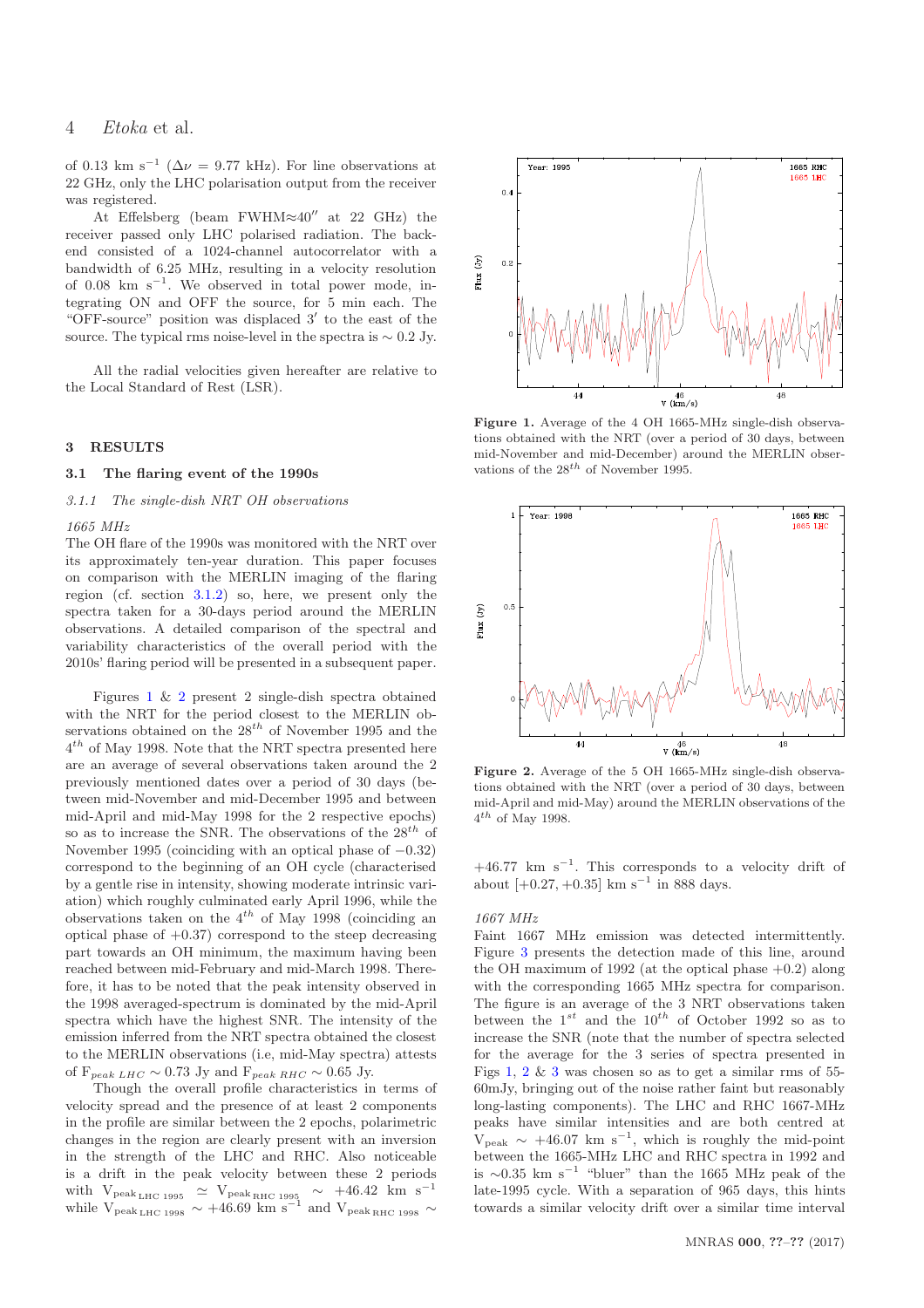

<span id="page-4-1"></span>Figure 3. Average of the 3 OH 1665-MHz & 1667-MHz singledish observations obtained with the NRT between the  $1^{st}$  and the  $10^{th}$  of October 1992 so as to increase the signal to noise. Note the difference in flux scale between the 1665 MHz spectra (given by the left-hand-side coordinate axis) and the 1667 MHz spectra (given by the vertical bar on the right-hand side of the LHC  $&$ RHC spectra themselves).



<span id="page-4-2"></span>where emission has been detected in the Stokes I datacube from the MERLIN observations taken on the  $28^{th}$  of November 1995. The restoring beam  $(0.34610 \times 0.14505 \text{ arcsec}^2, PA=+26.22)$  is shown in the lower-left corner. The spectrum constructed from the Stokes  $I$  datacube is shown in superimposition in the bottomright corner of the map.

as the one recorded between late-1995 and mid-1998.

## <span id="page-4-0"></span>3.1.2 The MERLIN maps

Two epochs of interferometric observations with MER-LIN were taken in 1995 and 1998, 2 years and 5 months apart. For these 2 datasets, the full polarisation information was not retrievable. Since no (circularly-polarised) substructure can be seen in the maser components themselves,



<span id="page-4-3"></span>Figure 5. Same as for Fig. [4](#page-4-2) but for the MERLIN 1665-MHz OH maser observations taken on the  $4^{th}$  of May 1998. The restoring beam  $(0.32781 \times 0.24763 \text{ arcsec}^2, PA=+28.66)$  is shown in the lower-left corner while the spectrum constructed from the Stokes I datacube is superimposed in the top-right corner of the map.

only the resulting Stokes I maps are presented here in Figs  $4 \& 5$  $4 \& 5$ . These maps have been created by summing up all the channels where emission has been detected in the final Stokes I datacube. The spectra built from these datacubes are also presented. The comparison of the peak intensity of the MERLIN spectra with the NRT single-dish spectra (cf. Fig. [1\)](#page-3-1) implies that no significant part of the signal was missed during the interferometric 1995 observations.

With the warning given in Section [3.1.1](#page-3-3) regarding the peak intensities of the averaged spectrum presented in Fig. [2](#page-3-2) being biased towards the mid-April spectra, the comparison of the Stokes I peak intensity of the 1998 MERLIN spectra with that recorded mid-May by the NRT (i.e., the closest NRT spectra to the MERLIN observations which equate to  $F_{peak}$  (Stokes I) ~ 0.69 Jy) indicates that at least 85% of the signal was recovered during the 1998 interferometric observations.

In 1995, two maser components were detected separated by about  $1''$  (at RA<sub>J2000</sub>=02<sup>h</sup>19<sup>m</sup>20.7647<sup>s</sup> and  $DEC_{J2000} = -02°58'38.536''$  for the strongest, and  $\text{RA}_{\text{J2000}} = 02^h 19^m 20.7131^s$  and  $\text{DEC}_{\text{J2000}} = -02^\circ 58' 37.956''$ for the faintest), while only one maser component was detected in 1998 (at  $\text{RA}_{\text{J2000}}=02^{h}19^{m}20.7687^{s}$ and DEC<sub>J2000</sub> =  $-02°58'39.182''$ ). The comparison of the proper-motion corrected positions of the 2 maser components detected in 1995 with the 1998 one is such that the strongest 1995 component is located the closest to the 1998 component. Between the 2 epochs of observations, the difference in position of the strongest maser component has been measured to be  $\delta_{\text{RA}} \simeq +58.5$  mas  $\delta_{\text{Dec}} \simeq -680$  mas, while a proper motion of  $\delta PM_{RA} \simeq +22.5$  mas and  $\delta PM_{Dec} \simeq -574$  mas is expected. This leads to an actual positional difference of ≃110 mas (∼13 AU) between them. Following the  $V_{exp}=f(period)$  relation for Miras of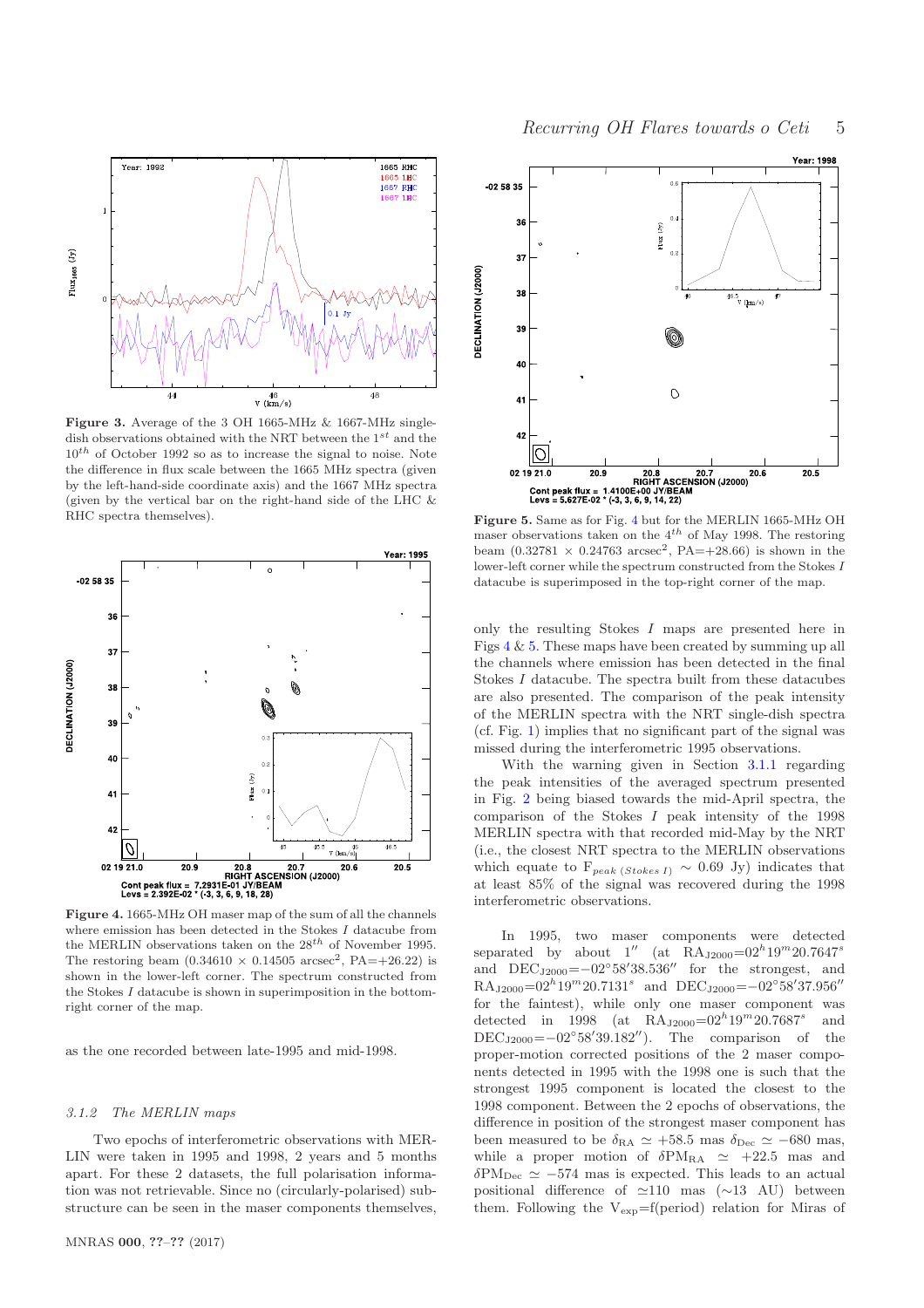Sivagnanam et al. (1989), and taking into account the spread in this relation, a standard OH expansion velocity of 3-5  $km s^{-1}$  is expected for o Ceti. The same maser component would then be expected to have travelled a linear distance of ∼1.5–2.5 AU radially outward over the 888 days separating the 2 MERLIN observations. This expected propagation is smaller by at least a factor of 5 than the measured separation between the 2 strongest maser components. Also, the measured separation is greater than the absolute positional uncertainty which means that if those 2 maser components are probing the same region of the shell, as expected since both epochs correspond to the same event evolving over a time interval of  $\sim$ 10 yr, then the difference in position observed here represents a genuine snapshot of the propagation of the flare within the affected region, the disturbance speed being  $\sim$ 25 km s<sup>-1</sup>.

#### 3.2 The flaring event of the 2010s

#### 3.2.1 The single-dish NRT OH monitoring

We present here the status of the observations obtained during the 2009-2010 cycle, which corresponds to the first cycle of the 2010s' OH flaring event. All 3 ground-state lines known to be potentially present towards O-rich evolved stars, that is the 2 main lines at 1665 and 1667 MHz and the satellite line at 1612 MHz were monitored. No emission was detected in either the 1667- or the 1612-MHz lines.

Figure [6](#page-5-0) shows the average NRT spectrum of the first cycle of the 2010s' OH flaring event observed in the 1665- MHz line. The average spectrum is made of all the spectra taken between December 2009 and February 2010 inclusive (corresponding roughly to the modified Julian day (MJD) interval [55170–55260]), that is the spectra with the highest SNR since encompassing the OH maximum. The velocity information of the first detection of OH emission in 1974 by Dickinson, Kollberg & Yngvesson (1975) and the overall velocity span observed during the 1990s' flaring event (Gérard & Bourgois 1993) are represented by the red and green horizontal bars, respectively. The new emission is composed of 2 strongly polarised main spectral components (the strongest and faintest components are labelled Comp I and Comp II, respectively). It presents a profile and a velocity spread similar to what was observed in the 1990s' flare but it is now centred at  $V \approx +47.1$  km s<sup>-1</sup> (and spans the velocity interval V=[+46.4,+47.8] km s<sup>-1</sup>), while in the 1990s, the flaring emission was centred at  $V \approx +46$  km s<sup>-1</sup> (and spanned the velocity interval V=[+45.3,+46.8] km s<sup>-1</sup>, cf. Gérard & Bourgois 1993, their Fig. 1). Note that Dickinson, Kollberg & Yngvesson (1975) report the following characteristics for their observation in the 1970s:  $V_{peak}$ =+46.5 km s<sup>-1</sup> with a line width  $\Delta V = 0.5$  km s<sup>-1</sup>.

With only one peak observed in the OH spectrum, it is likely that only one side of the shell is experiencing the flare as standard Miras commonly exhibit a double-peak profile with a typical expansion velocity of few  $(<10$ ) km s<sup>-1</sup> (Sivagnanam et al. 1989).

Figure [7](#page-6-0) presents the variability curves of the individual components after Gaussian spectral decomposition both in



<span id="page-5-0"></span>Figure 6. Average NRT spectra in the LHC (solid line) and RHC (dotted line) polarisations covering the period December 2009 – February 2010, (corresponding roughly to the MJD interval [55170–55260]) which encompasses the OH maximum of the first cycle of the 2010s' OH flaring event. The red horizontal bar gives the velocity range of the OH emission recorded in 1974, and the green horizontal bar gives the OH emission velocity spread in 1990-1999. The 2 persistent spectral components observed are labelled Comp I and Comp II for the strongest and the faintest one respectively.

RHC and LHC polarisations. Note that from MJD=55310, the signal decreased below the noise level for the rest of the cycle presented here. These main components all follow the cycle with the expected delay with respect to the optical light curve, which is of ∼70 days corresponding to an optical phase of  $+0.2$ .

#### 3.2.2 The  $EVN$ -(e)MERLIN maps

Figure [8](#page-6-1) presents the pre-self-calibration map of the LHC emission of the 2010s' flaring event, obtained with the  $EVN-(e)MERLIN$  array, just past the OH maximum, in February 2010 at the optical phase  $+0.26$ . It shows the dominating component which was used for self-calibration so as to improve the signal to noise of the datacube. Gaussian fitting of this component leads to an astrometric position of  $\text{RA}_{\text{J2000}} = 02^h 19^m 20.8091^s, \text{ DEC}_{\text{J2000}} = -02^\circ 58' 41.935''.$ The purple and green crosses give the estimated positions of o Ceti and its companion Mira B, respectively. These positions are extrapolated from Matthews & Karovska's (2006) VLA imaging, taking into account the proper motion (van Leeuwen 2007). The 2010s' flaring region is located  $\sim$ 200 $\pm$ 40 mas (i.e., < 20 $\pm$ 4 AU) east of  $\sigma$  Ceti.

From a 2-D Gaussian fitting of the ALMA band 3 & 6 continuum observations taken between the  $17^{th}$ and  $25^{th}$  of October 2014 and between the  $29^{th}$  of October and the  $1^{st}$  of November 2014 respectively, Wittkowski et al. (submitted) determined the position of Mira A to be  $02^{h}19^{m}20.795016^{s}$  ( $\pm 0.00006''$ )  $-02^{\circ}58'43.03984''$  (±0.00007") and  $02^h19^m20.795055^s$  $(\pm 0.00003'') - 02^{\circ}58'43.05078'' (\pm 0.00006'')$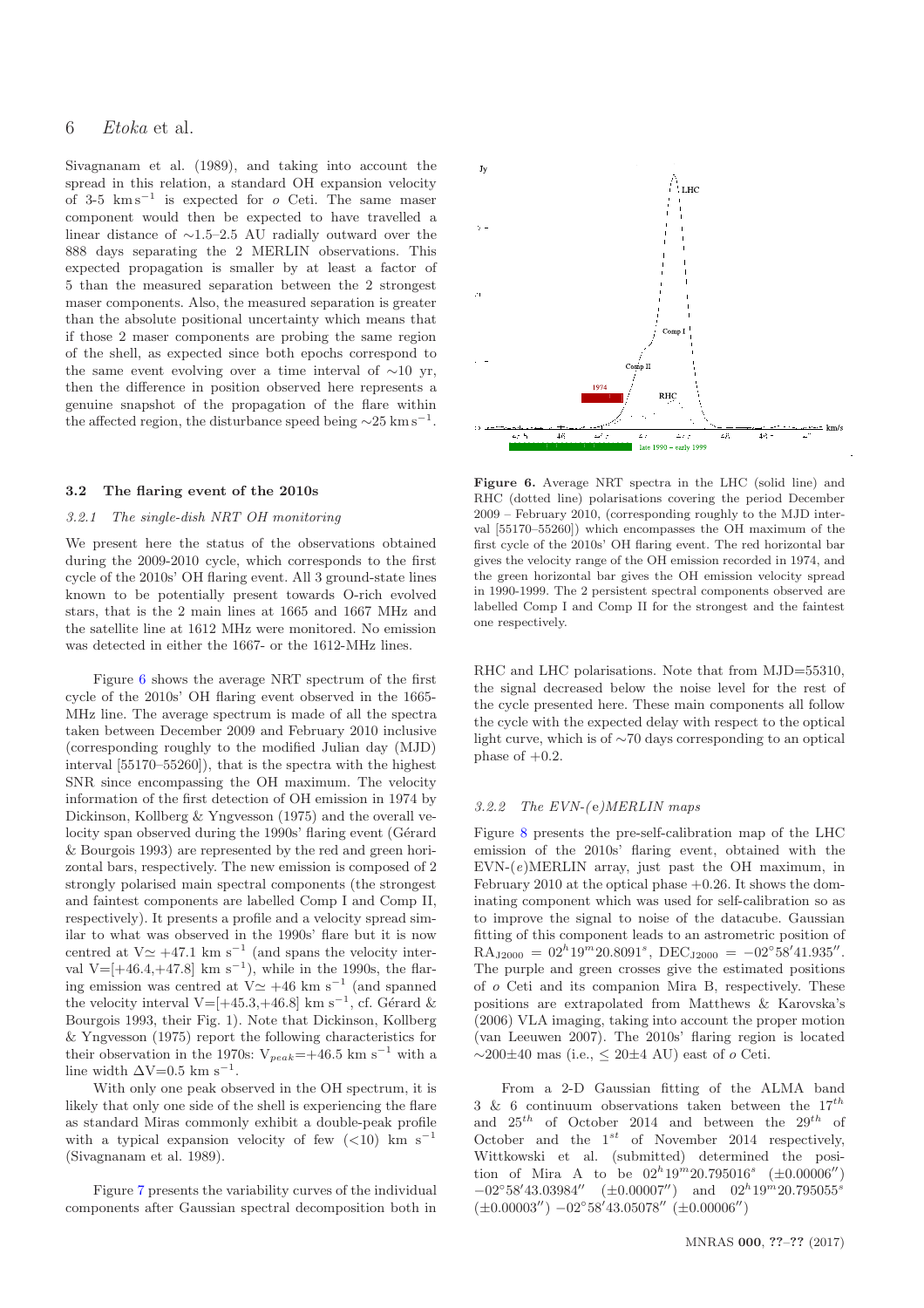

<span id="page-6-0"></span>Figure 7. Top panel:  $\sigma$  Ceti's optical lightcurve of the 2009 – 2010 cycle (data from AAVSO). Lower panel: Variability curves of the 1665-MHz individual components (Comp I and Comp II as identified in Fig. [6\)](#page-5-0) after Gaussian spectral decomposition both in RHC and LHC polarisations. The horizontal bar shows the interval over which the NRT spectrum presented in Fig. [6](#page-5-0) is averaged. The arrow indicates the date corresponding to the EVN-  $(e)$ MERLIN observations (taken at the optical phase  $+0.26$ ). Note that from MJD=55310 the signal decreased below the noise level for the rest of the cycle presented here.

for the Band 3 and Band 6 epochs, respectively. Taking into account the proper motion of o Ceti (van Leeuwen, 2007), these newer sets of position agree within 20 mas to the one we inferred from Matthews & Karovska's (2006) maps. Adding quadratically the uncertainties means that the relative position of the MERLIN/EVN-(e)MERLIN maser components relative to the position of o Ceti has an overall uncertainty of 40 mas. We interpolated the position of Mira B relative to that of Mira A adopting the measurement values compiled by Planesas, Alcolea & Bachiller (2016). We adopted a conservative uncertainty of 40 mas, corresponding to the sum of the biggest individual-measurement uncertainty claimed by the authors and half the inferred positional shift in RA and DEC over the relevant period of the work presented here.

Figures [9](#page-7-0) & [10](#page-7-1) present the post-self-calibration contour maps of all the channels where emission was detected in the LHC and RHC polarisations, respectively. Also shown, superimposed on the lower-right channel map is



<span id="page-6-1"></span>Figure 8. Phase-referenced pre-self-calibration image of the  $EVN-(e)MERLIN$  LHC map of the flare taken in February 2010 at the optical phase +0.26. The restoring beam  $(0.11770 \times 0.02044 \text{ arcsec}^2, PA = -13.62)$  is shown in the lowerleft. The purple and green crosses give the estimated positions of o Ceti and its companion Mira B, respectively. The positions of Mira A is extrapolated from Matthews & Karovska's (2006) VLA imaging, taking into account the proper motion (van Leeuwen 2007). The position of Mira B is relative to that of Mira A and was inferred from the measurement values compiled by Planesas. Alcolea & Bachiller (2016). The size of the crosses represents the uncertainty of the absolute position of stars.

the spectrum constructed from the respective datacubes. The comparison of the profile and peak intensity of the  $EVN-(e)MERLIN$  spectra with the average NRT single-dish spectra (cf. Fig. [6\)](#page-5-0) indicates that at least  $90\%$  of the signal has been recovered during the interferometric observations.

A close analysis reveals that in the LHC polarisation there are actually 2 main groups of components: 2 strong components which are barely 16 mas apart from each other (labelled group "N") and 2 fainter components, ∼40 mas south-west of the 2 strong northern group of components (labelled group "SW"). For visualisation purpose, a dash line marking the separation between the "N" and "SW" groups is displayed in the figures for the channels where emission was detected. The 2 strong components in group "N" correspond to Comp  $I_{LHC}$  & Comp  $II_{LHC}$  as labelled in Figs  $6 \& 7$  $6 \& 7$ . In this group of components, there is a gradual shift from the western component (Comp  $II<sub>LHC</sub>$ ) to the eastern one (Comp  $I_{LHC}$ ), while the velocity increases over the entire velocity range covered by the LHC polarised emission. The "SW" group of components (which spectral signature is not apparent in the averaged spectra shown in Fig. [6](#page-5-0) and that we shall label Comp III<sub>LHC</sub> & Comp IV<sub>LHC</sub>) span over the much smaller velocity range V=[+47.1,+47.6] km  $\rm s^{-1}$ (cf. Table [1](#page-8-1) presenting a summary of the velocity and location of the compoments). Due to the faintness of the signal in RHC polarisation, the structure of the rather compact emission is less well-defined. Yet, both Comp  $I_{BHC}$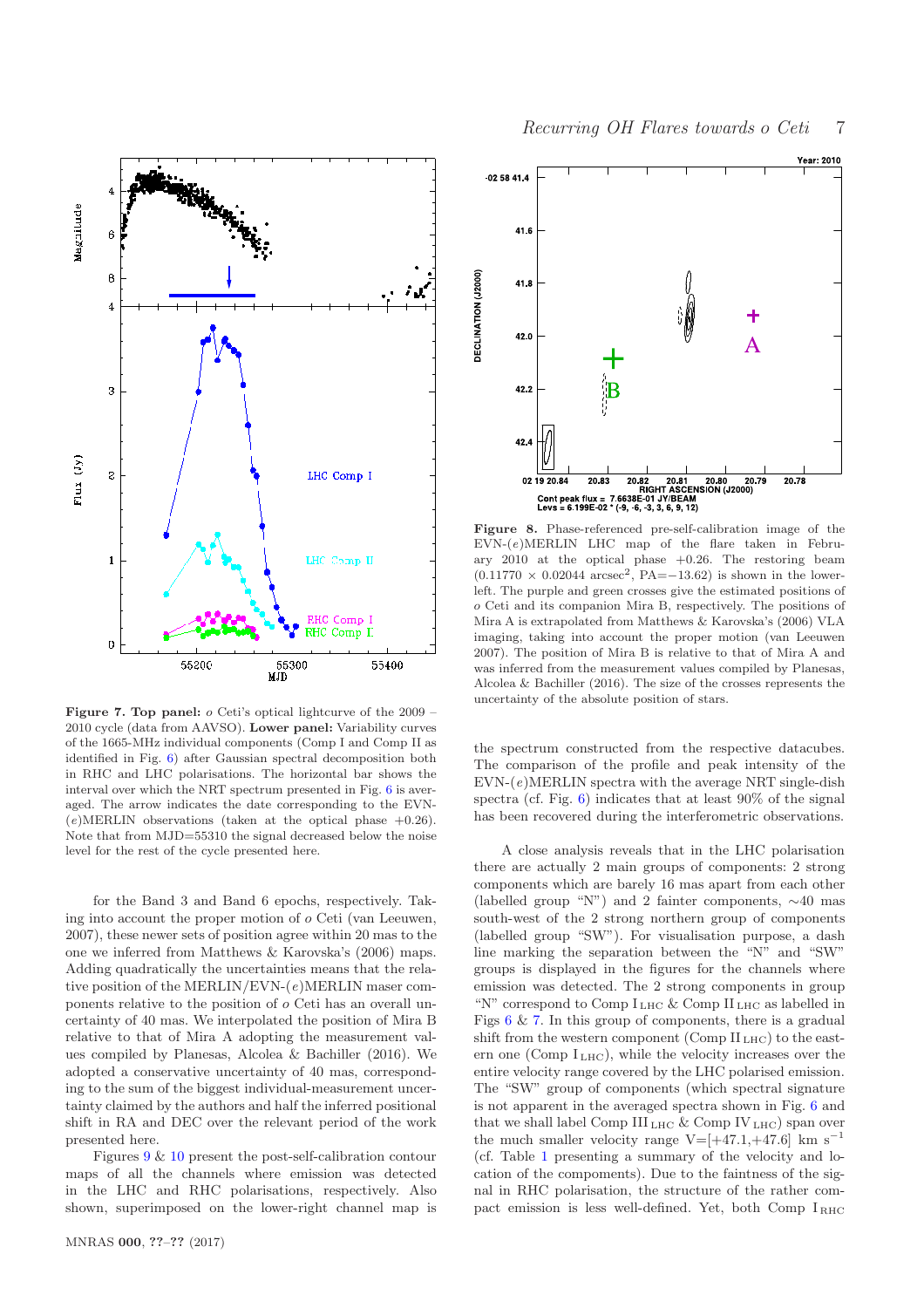

<span id="page-7-0"></span>Figure 9. 1665-MHz LHC contour maps for all the channels where emission was detected in the  $EVN-(e)MERLIN$  observations. The restoring beam  $(0.03000 \times 0.02000 \text{ arcsec}^2 \text{ with a})$ PA=−13) is shown in the lower-left corner of the top-left channel map. The contours are at (−1, 1, 2, 3, 5, 8, 10, 25, 35, 80)  $\times$  0.01828 Jy beam<sup>-1</sup>. The spectrum constructed from the datacube is superimposed over the lower-right channel map. The dashed line marks the border between the northern (N) and the south-west (SW) groups of components.



<span id="page-7-1"></span>Figure 10. Same as Fig. [9](#page-7-0) for the 1665-MHz RHC. The same restoring beam and contour levels have been used as given in Fig. [9.](#page-7-0)



<span id="page-7-2"></span>Figure 11. EVN- $(e)$ MERLIN 1665-MHz Stokes I contour maps on which the polarimetric information is overlaid. Note that this shows only the relative linear PPAs as the observations of the PPA calibrator 3C286 were unfortunately unsuccessful. The length of a vector is proportional to the percentage of linear polarisation. As in Figs  $9 \& 10$  $9 \& 10$ , the spectrum constructed from the datacube is superimposed over the lower-right channel map. The same restoring beam and contour levels have been used as given in Fig. [9.](#page-7-0)

and Comp  $II<sub>RHC</sub>$  (as labelled in Figs [6](#page-5-0) & [7\)](#page-6-0) can be identified in Fig.  $10$ . Comp  $I_{RHC}$ , spanning the velocity range  $V=[+47.0,+47.6]$  km s<sup>-1</sup>, is located in the western part of group "N". Comp  $II<sub>RHC</sub>$ , spanning the velocity range  $V=[+46.7,+47.4]$  km s<sup>-1</sup> belongs to group "SW". Gaussian fitting was used to measure precisely the position of the various components to search for possible Zeeman pairs. The criteria for a Zeeman pairing is a positional agreement to within the absolute positional uncertainty of  $(35 \times 10)$  mas<sup>2</sup> (cf. Section [2.2.3\)](#page-2-2). The Gaussian fitting reveals that in group "N", with a positional agreement of  $(16 \times 8)$  mas<sup>2</sup>, the western component is actually a Zeeman pair made of Comp II LHC (centred at  $V_{\text{II}_{\text{LHC}}} \sim +47.0 \text{ km s}^{-1}$ ) and its Zeeman counterpart Comp I<sub>RHC</sub> (centred at  $V_{\text{IRHC}} \sim +47.4 \text{ km s}^{-1}$ ). Note that the actual position of Comp II RHC is better visually guessed in the channel map  $V = +47.0 \text{ km s}^{-1}$  as, in particular in the channel map  $V = +47.4$  km s<sup>-1</sup> it is hard to disentangle visually Comp  $\bar{I}_{\,\rm RHC}$  and Comp  $\bar{II}_{\,\rm RHC}.$ 

In group "SW", Comp III<sub>LHC</sub> and Comp II<sub>RHC</sub> are also a Zeeman pair, but of much fainter intensity, preventing us to ascertain its velocity signature.

Figure [11](#page-7-2) presents the Stokes I contour maps on which the polarimetric information is overlaid. Note that as the observations of the PPA calibrator 3C286 were unfortunately unsuccessful, the polarimetric vectors presented in the figure are not the absolute PPAs which are not retrievable. Only the difference in angles (i.e., the relative PPAs) are to be taken into consideration. Bearing this in mind, it is nonetheless clear that the distribution of the vectors of polarisation attests to an underlying ordered but relatively complex mag-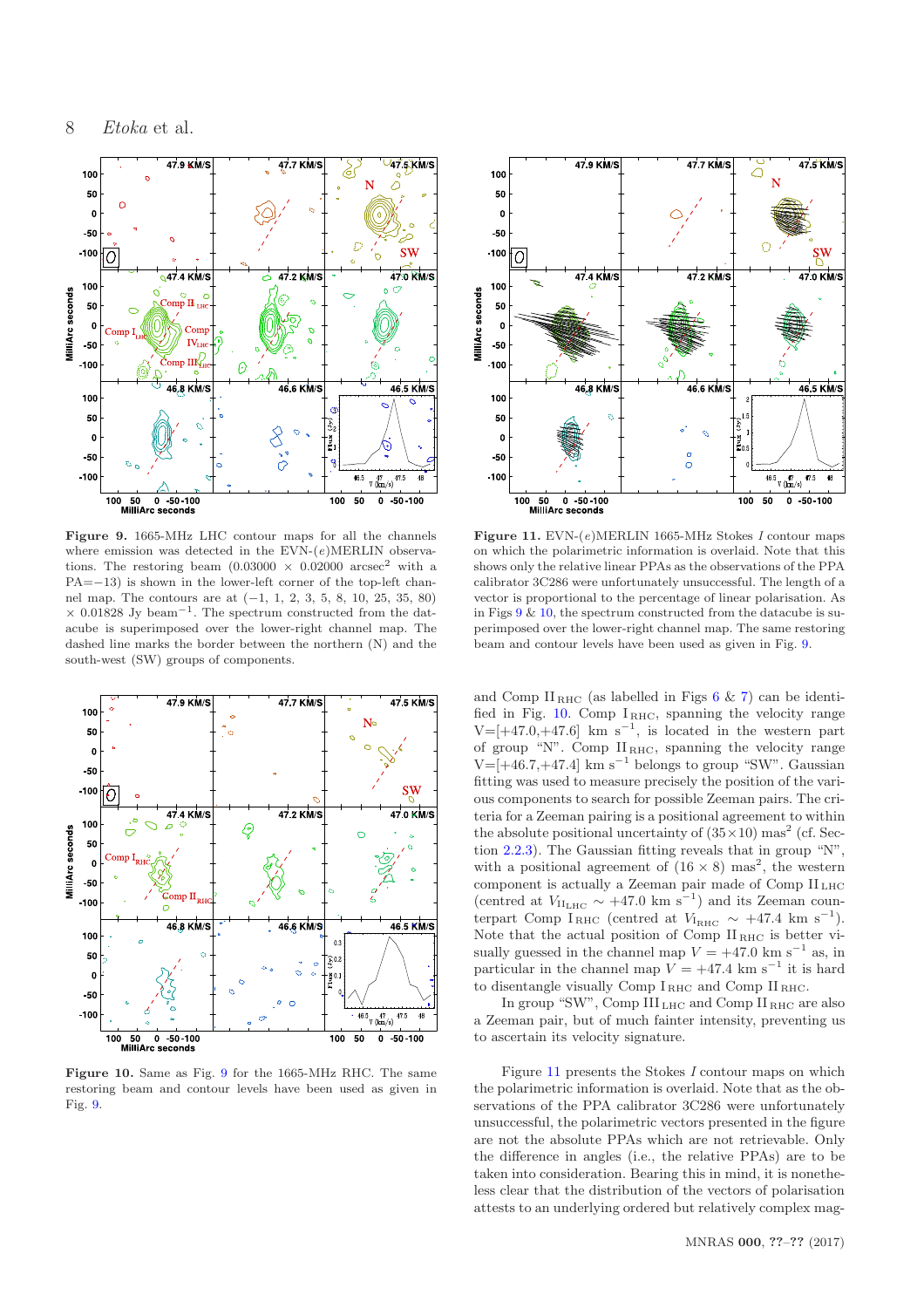Table 1. Component characteristics summary

<span id="page-8-1"></span>

| Component<br>Label                                    | <sup>a</sup> Peak Velocity or Zeeman Pairing<br>Velocity Range<br>$(km s^{-1})$ |           |  |
|-------------------------------------------------------|---------------------------------------------------------------------------------|-----------|--|
| Group " $N$ "<br>Comp $ILHC$<br>$Comp$ $HLHC$         | $V_{\rm Peak} \simeq +47.4$<br>$V_{\rm peak} \simeq +47.0$                      | $Z_1$     |  |
| Comp $I_{BHC}$                                        | $V_{\rm Peak} \simeq +47.4$                                                     | $Z_1$     |  |
| Group "SW"<br>Comp $IIILHC$<br>Comp IV <sub>LHC</sub> | $ +47.1,+47.6 $<br>$[-47.1, +47.4]$                                             | ${}^bZ_2$ |  |
| Comp $II_{BHC}$                                       | $ +46.7,+47.4 $                                                                 | ${}^bZ_2$ |  |

a: The peak velocity of the component is given when measurable with enough precision, else the velocity range of the component is given

b: The faintness of the signal does not allow the measurement of the component peak velocities with enough precision preventing to ascertain the velocity signature of this Zeeman pair



<span id="page-8-2"></span>Figure 12. Medicina spectrum of the  $H_2O$  maser emission obtained in December 2009 during the rise of the OH maser emission towards the maximum (integration time: 20 min, resolution:  $0.53 \text{ km s}^{-1}$ ; rms: 0.25 Jy). The width of the vertical bar gives the 2010s' OH emission velocity spread.

netic field. The  $EVN-(e)MERLIN$  polarised maps show that the vectors of polarisation associated with group "N" and group "SW" have PPAs differing by ∼ 20◦ hence revealing the intricacy of the magnetic field lines probed by the flaring OH maser emission down to a resolution of a few tenths of mas.

# <span id="page-8-4"></span>3.2.3 The single-dish Medicina and Effelsberg  $H_2O$ monitoring

Figure [12](#page-8-2) presents a spectrum of the 22 GHz  $H_2O$ maser emission obtained in December 2009 with the Medicina antenna during the rise of the OH maser emission towards the maximum, on which the velocity range of the 2010s' OH flare is also displayed. It is clear that both maser species are emitting in a similar velocity range. What is more, they both peak at a similar velocity.



<span id="page-8-3"></span>Figure 13. Variability curve of the 22-GHz water maser emission recorded from March 1995 until March 2011 at Medicina (68 spectra) and Effelsberg (6 spectra). Note: no observations were performed between the 01/03/1999 and 20/12/2000 represented by the nearly horizontal dashed line. The vertical dashed lines mark the 332-day optical period arbitrarily shifted to roughly coincide with peaks in the  $H<sub>2</sub>O$  emission), which the water maser seems to follow quite well. The OH flaring events recorded during the time interval presented here are also displayed.

Figure [13](#page-8-3) shows the variability curve of the 22-GHz water maser emission from March 1995 until March 2011 based on 68 and 6 spectra taken with the Medicina and Effelsberg telescopes respectively. The vertical dashed lines mark the 332-day optical period, which the water maser seems to follow quite well. Note though that the lines have been arbitrarily shifted to roughly coincide with peaks in the  $H_2O$ emission (and do not mark the actual optical minima or maxima). They serve as a guide to show that the optical period characterises reasonably well also the  $H_2O$  periodicity. Further detailed analysis of the  $H<sub>2</sub>O$  variability characteristics, which is beyond the scope of this article, will be presented in Brand et al. (2017). Also displayed in the figure are the two OH maser flaring events of the 1990s and the 2010s. Interestingly, the comparison of the long-term variability of the 22-GHz H2O maser emission with that of the OH maser activity towards o Ceti, shows that OH flaring events seem to appear when the  $22-\text{GHz H}_2\text{O}$  is relatively fainter.

# <span id="page-8-0"></span>**DISCUSSION**

# 4.1 Location of the flaring regions

The 1995 MERLIN observations and the  $EVN-(e)MERLIN$ observations of the current 2010s' flare were obtained 14 years 2 months apart. Therefore, a proper motion of  $\delta PM_{RA} \simeq +0.132''$  and  $\delta PM_{Dec} \simeq -3.36''$  is expected. The difference measured between the position of the maser component observed in the 2010s' event and the strongest one in the 1995 map is  $\delta_{\text{RA}} \simeq +0.621'' \delta_{\text{Dec}} \simeq -3.24''$ , while it is  $\delta_{\text{RA}} \simeq +1.35'' \, \delta_{\text{Dec}} \simeq -3.84''$  with respect to the faintest component of the 1995 map. The 2010s' maser position is consequently offset from the positions of the stronger and fainter maser components observed in 1995 by  $0.5''$  and  $1.3''$ , respectively. This is significantly greater than the expected distance travelled over 14 years by the same parcel of material in the CSE due to expansion, hence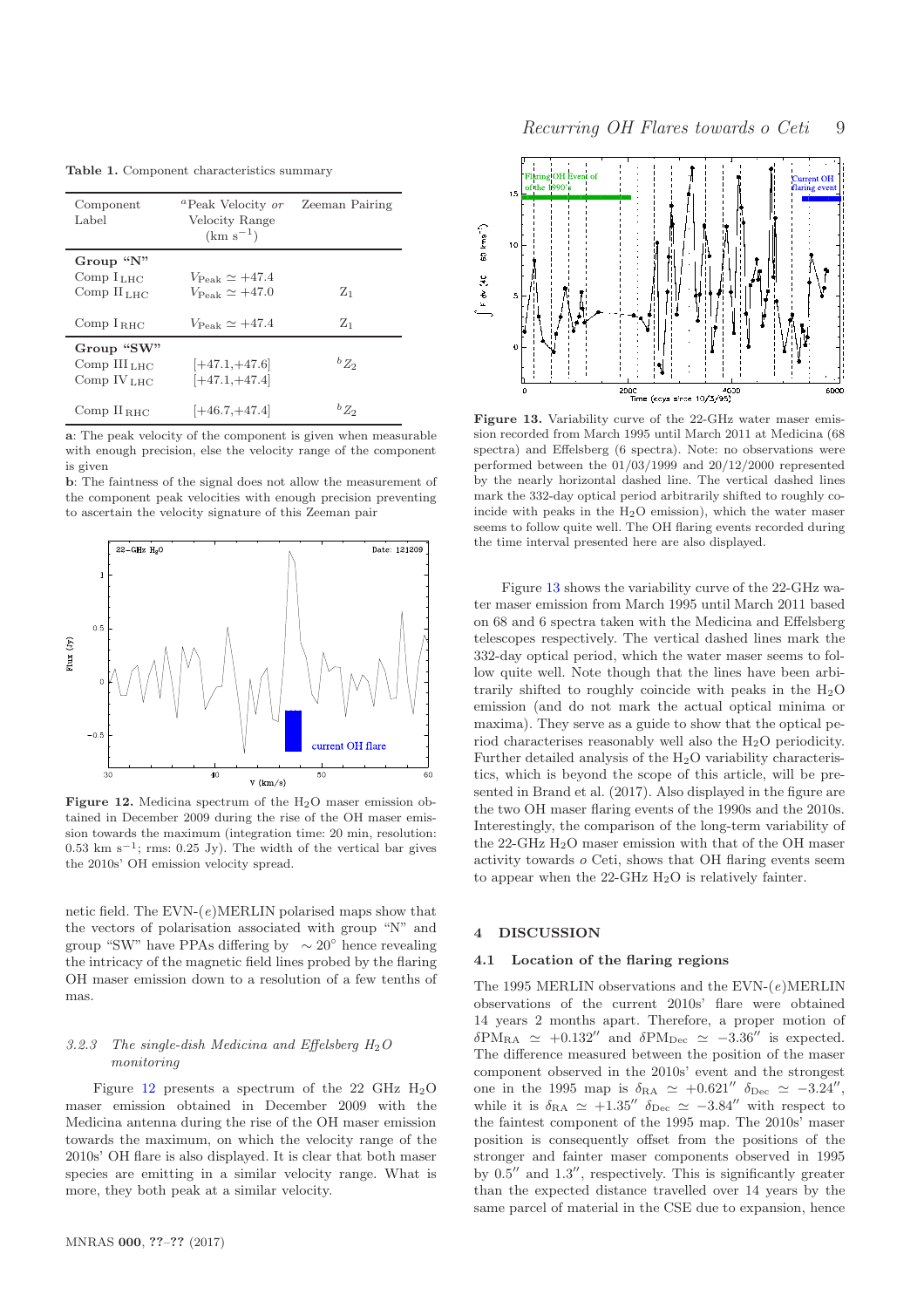<span id="page-9-1"></span>Table 2. Offsets of the maser components and Mira B relative to o Ceti

|                                 | $X_{\text{offset}}$<br>('') | $Y_{\text{offset}}$<br>('') |
|---------------------------------|-----------------------------|-----------------------------|
| Mira B                          | $+0.543$                    | $-0.174*$                   |
| MERLIN 95 strongest maser comp. | $-0.299$                    | $+0.017$                    |
| MERLIN 95 faintest maser comp.  | $-1.078$                    | $+0.596$                    |
| MERLIN 98 maser comp.           | $-0.269$                    | $-0.052$                    |
| EVN-(e)MERLIN maser spot        | $+0.240$                    | $-0.014$                    |

Reference position: extrapolated position of  $o$  Ceti the  $04^{th}$ of May 1998 inferred to be  $\text{RA}_{\text{J2000}} = 02^h 19^m 20.7860^s$ ,  $DEC_{J2000} = -02°58'39.130''$ 

: Relative position to Mira A, interpolated from the series of measurements compiled by Planesas, Alcolea & Bachiller (2016)

implying that the 1990s' flaring emission and the 2010s' one originate from 2 distinct regions (cf. also the discusion regarding the flare velocity properties in section [4.2\)](#page-10-0).

Figure [14](#page-9-0) presents the relative positions of the OH flaring region measured by the  $EVN-(e)MERLIN$  in February 2010 along with the MERLIN masers detected in 1995 and 1998 and the stars of the Mira AB system, taking Mira A as the reference position, and correcting all the positions for proper motion (cf. Table [2](#page-9-1) for the calculated offsets). While the 2010s' flaring event is clearly affecting the region located between Mira A and Mira B, the 1990s' event affected only the part of the shell in the opposite side to Mira B.

In order to better constrain the exact position of the flaring regions in relation to Mira B, a more constrained determination of the orbital movement is needed. In particular, the ALMA observations of late October-early November 2014 lead to a most modern measurement of the separation of the Mira A and B of 0.472 arsec (corresponding to 43.4 AU at a distance of 92 pc) and a hint towards a decrease in separation (Vlemmings et al. 2015). Still, with this uncertainty in mind (i.e., ∼100 mas of uncertainty for the absolute positioning of Mira B), it is striking, that the strongest maser emission detected in the 3 epochs originate from a projected distance of less than  $0.4\pm0.04''$  (that is less than 40±4 AU, taking into consideration the convolved size of the maser components while the dashed-circle in Fig. [14](#page-9-0) gives the distance to the centre of the strongest 1995 maser component) from Mira A, with a hint of a potentially "deeper" OH flaring region on the side of the companion. Only a very faint maser component is found further out,  $\sim 1.1''$  (i.e.,  $\sim$ 110 AU) away. This strongly suggests that the projected distances measured over these 3 independent epochs are a good estimation of the actual radius at which the recurrent flaring events appear, which is unusually close to the central star.

There is a relation between the OH radius and the mass-loss rate (and hence the shell thickness, Huggins & Glassgold 1982) as well as between the expansion velocity observed in the OH main lines of Miras and their period (Sivagnanam et al. 1989). So, one expects the OH (mainline) standard shell size to be roughly related to the period



<span id="page-9-0"></span>Figure 14. Relative positions of the OH flaring region measured by the  $EVN-(e)MERLIN$  in February 2010 (black), the MERLIN masers (light blue: 1995 / dark blue: 1998) and the stars of the Mira AB system (purple star: Mira A /green star: Mira B), taking Mira A as the reference position, and correcting all the positions for proper motion. Note that the size of the symbols represent the astrometric uncertainty of the given positions for the stars while for the masers, it represents their convolved sizes. The dashedcircle centred on o Ceti and giving the distance to the centre of the strongest 1995 maser component has a radius of  $0.3''$  ( $\sim$ 30 AU).

of the central Mira, which is indeed in agreement with the typical sizes found by mapping (Chapman, Cohen & Saikia 1991; Chapman et al. 1994). In particular, Chapman, Cohen & Saikia (1991) measured the radius of the loci of the strongest OH emission around U Ori, a thin-shell Mira with a similar period duration (368 days, Kukarkin et al. 1970) located at ∼306 ±61 pc (Mondal & Chandrasekhar (2005) using Whitelock & Feast's (2000) Period-Luminosity relation), to be  $0''/21 - 0''/24$ . From these mapping results, we can infer the typical radius at which the bulk of the standard OH main-line maser emission for a Mira having a period of about one year is expected to arise from, to be about  $R_{peak} \sim 100$  AU (with fainter emission extending at smaller and greater radius around the  $R_{peak}$ ) in agreement with the location of the fainter remote OH maser component detected here.

The faint more distant maser component observed in 1995, is then most likely coming from the standard OH shell. The fact that only one such maser component was observed and only at one epoch, suggests that further out in the CSE, in particular at the location of the standard OH envelope, the conditions for maser emission do not seem to be optimal. Furthermore, we note that this remote faint maser component is located on the opposite side of the shell with respect to the companion Mira B. The presence of the close companion is most likely to strongly perturb the standard CSE part of the shell to the side closer to it, inhibiting maser emission in these regions.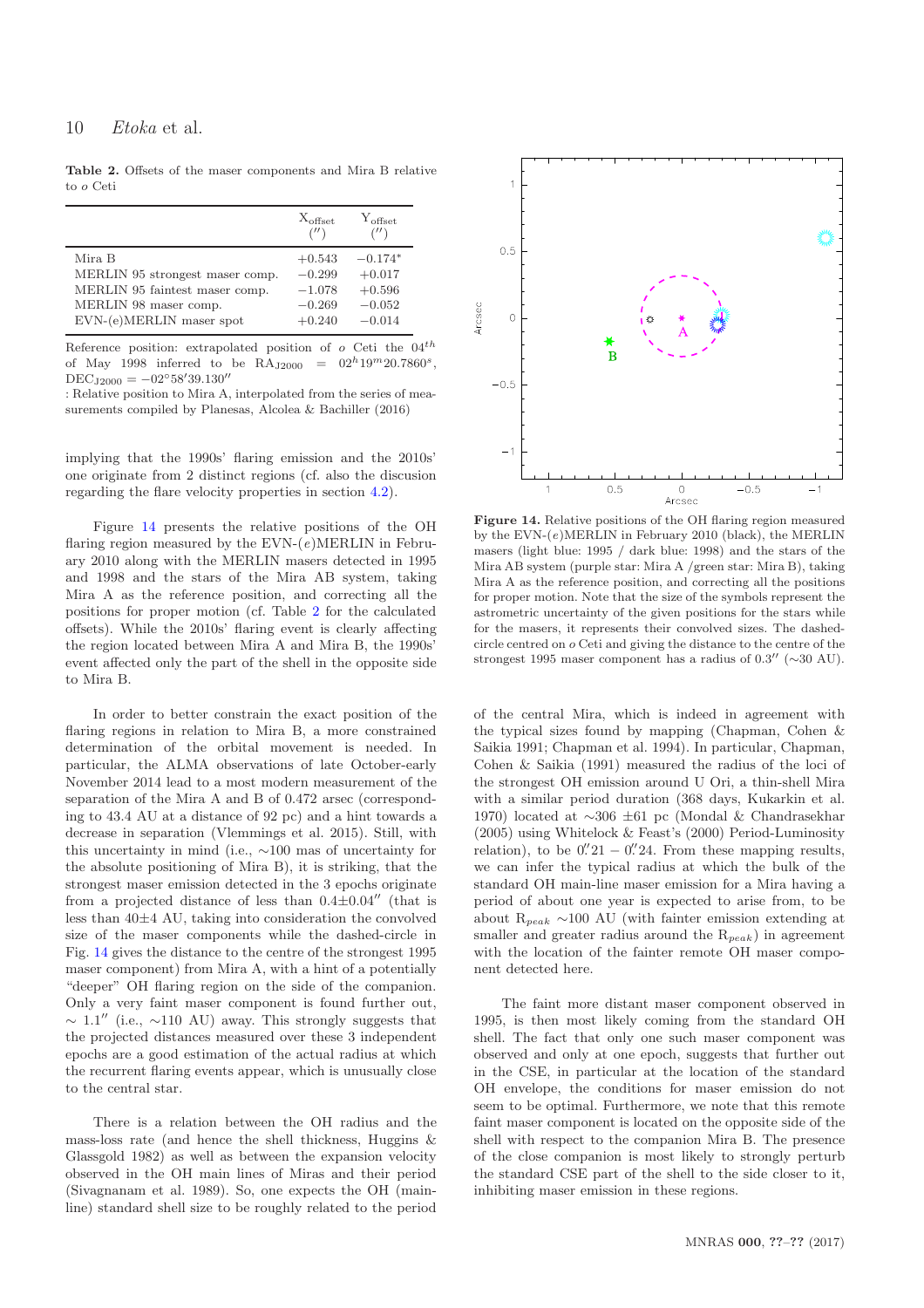#### <span id="page-10-0"></span>4.2 Flare propagation and velocity drift

The propagation of the flaring region during the 1990s' event was happening at a speed of  $V\sim$ 25 km s<sup>−1</sup> with a hint of a clockwise propagation. With such a velocity and direction of propagation, the 1990s' flaring region would be expected to be roughly south of o Ceti after the 12.5 years separating the 1990s' and 2010s' flaring events.

Due to its binary nature, o Ceti is expected to undergo an orbital motion around the barycentre of the system. Baize (1980) proposed a first estimation of the orbital elements of the system which have been recalculated more recently by Prieur et al. (2002), in the light of new speckle observations of o Ceti. Nevertheless, and as pointed out by the latter authors, since even the sum of the masses is unknown and the trajectory is still poorly sampled, the orbital elements of the binary system can not be tightly constrained. The observed velocity drift of  $\sim$ [0.27 – 0.35] km s<sup>-1</sup> in 888 days of the peak of the maser emission (that is  $\sim$ [0.11 – 0.14] km s<sup>−1</sup> per year), could be the signature of the orbital motion of Mira A around the barycentre of the system. Due to the play of intensity of the spectral components during time, there is an indication that the velocity drift of the emission peak is most likely higher than the intrinsic drift of each individual spectral component. A more refined value of the intrinsic velocity drift would require the complete analysis of the long term variability characteristics of the individual spectral component, which is beyond the scope of this paper. Such an analysis will be presented in a subsequent paper. Bearing in mind this latter warning and that a wide range of parameters is possible in terms of orbital parameters, adopting the most recent orbital period determination of Prieur et al. (2002; P∼500 yr), a total mass of the system of 3.0  $M_{\odot}$ , a typical Mira mass of 1.0  $M_{\odot}$  for o Ceti, a deprojected separation of ∼85.6 AU between the 2 stars would lead to an intrinsic acceleration of  $\sim 0.05$  km s<sup>-1</sup> yr<sup>-1</sup> around the barycentre of the system for o Ceti. Note that the total mass of 3.0  $M_{\odot}$  adopted here would not necessarily preclude Mira B from being a white dwarf, as the 2.0  $M_{\odot}$ represents the overall counterpart mass of the binary system, corresponding to Mira B and the surrounding material of the binary system.

# 4.3 Front or back part of the CSE? A stellar velocity determination issue

Several AGB stars show a double-component profile in CO, composed of a relatively strong narrow component superimposed on a fainter and broader component, with both components centred on the same velocity (Knapp et al., 1998; Winters et al 2003). Such a profile is well constrained by a two-component parabolic fit and is interpreted by the aforementioned authors as a "double-wind" signature (i.e., the signature of 2 steady winds). o Ceti is one of the stars that show 2 components in both its  $CO(3-2)$ and CO(2−1) profiles. But, since both lines clearly lack the red-shifted emission of the putative broad component, their profiles do not seem to be well constrained by such a composite narrow-broad component model. Assuming the validity of this model for o Ceti – that is the existence of a broad component centred at the same central velocity

as the narrow component – would imply that the red part of the broad component is missing, advocating for a highly asymmetrical "external" shell. Another possible interpretation which could account for the asymmetric line profile observed in the case of o Ceti, has been put forward by Josselin et al. (2000). They mapped the  $CO(2-1)$ with the IRAM interferometer and also obtained optical spectroscopic observations of the KI lines in an attempt to detect the faint outer parts of the CSE. They propose the existence of a spherical shell disrupted by a bipolar outflow. The idea of a possibly bipolar CSE was previously proposed by Knapp & Morris (1985).

The non-symmetrical two-component nature of the CO profiles of o Ceti reveals the complexity of its CSE with clear signs of asymmetry present even in the outermost part, but it also makes the determination of the stellar velocity and the final expansion velocity more problematic. Knapp & Morris (1985) estimate the stellar velocity from their CO(1–0) spectra to be  $V = +46.8 \pm 0.1$  km s<sup>-1</sup>. Knapp et al. (1998), using a two-component parabolic fit (but not forcing the broad and narrow components to have the same central velocity) estimated the central velocity of the 2 components of the CO(3–2) emission to be  $V = +46.6 \pm 0.2$  km s<sup>-1</sup> and  $V= +46.0 \pm 1.0$  km s<sup>-1</sup> for the narrow and broad components respectively. Winters et al. (2003), also using a composite parabolic fit (but imposing a single central velocity for both the narrow and broad components of the profile), estimated the stellar velocity to be  $V= +46.0 \text{ km s}^{-1}$  and V = +46.75 km s<sup>-1</sup> from the CO(1–0) and the CO(2–1) profiles respectively (note that no uncertainties are given for these estimations, but a step of  $0.25 \text{ km s}^{-1}$  has been used for the fits; Le Bertre, private communication). Considering all these estimations and their attached uncertainties, this leads to a rather loosely constrained stellar velocity, within the range  $[+45.0,+47.0]$  km s<sup>-1</sup> (cf. Fig. [15\)](#page-11-0).

Note that independent inference of the systemic velocity from the inner part of the CSE (few  $R_*$ ) via SiO emission, adopted to be  $45.7 \pm 0.7$  km s<sup>-1</sup> (Cotton et al. 2006) or more recently of 46.7 km s<sup>-1</sup> by Wong et al. (2016), based on complex asymmetrical profiles, produce a similar range for the stellar velocity of o Ceti.

With such a velocity range, encompassing that of the 1990s' (and the mid-1970s') flaring one, it is currently not possible to decide whether the flare in the 1990s and that of the mid-1970s (within the range V $\simeq$  [+46.4,+46.9] km s<sup>-1</sup> and centred at  $+46.5 \text{ km s}^{-1}$ , respectively) emanates from in front or behind the star. Nonetheless, with a velocity range for the current 2010s' flare  $(V \approx [+46.5, 47.9]$  km s<sup>-1</sup>) it is likely that it is located in the back part of the shell.

## <span id="page-10-1"></span>4.4 Comparison with previously recorded flaring events

So far, 6 other flaring events in thin-shell Miras have been recorded. The first record of such an event was made towards U Ori at 1612 MHz (Jewell, Webber & Snyder, 1981). Five other events were then recorded, at 1612 MHz towards U Her and R LMi, and in the main lines towards X Oph, R Leo, and R Cnc (Etoka & Le Squeren, 1996, 1997). A study based on all 6 objects was presented in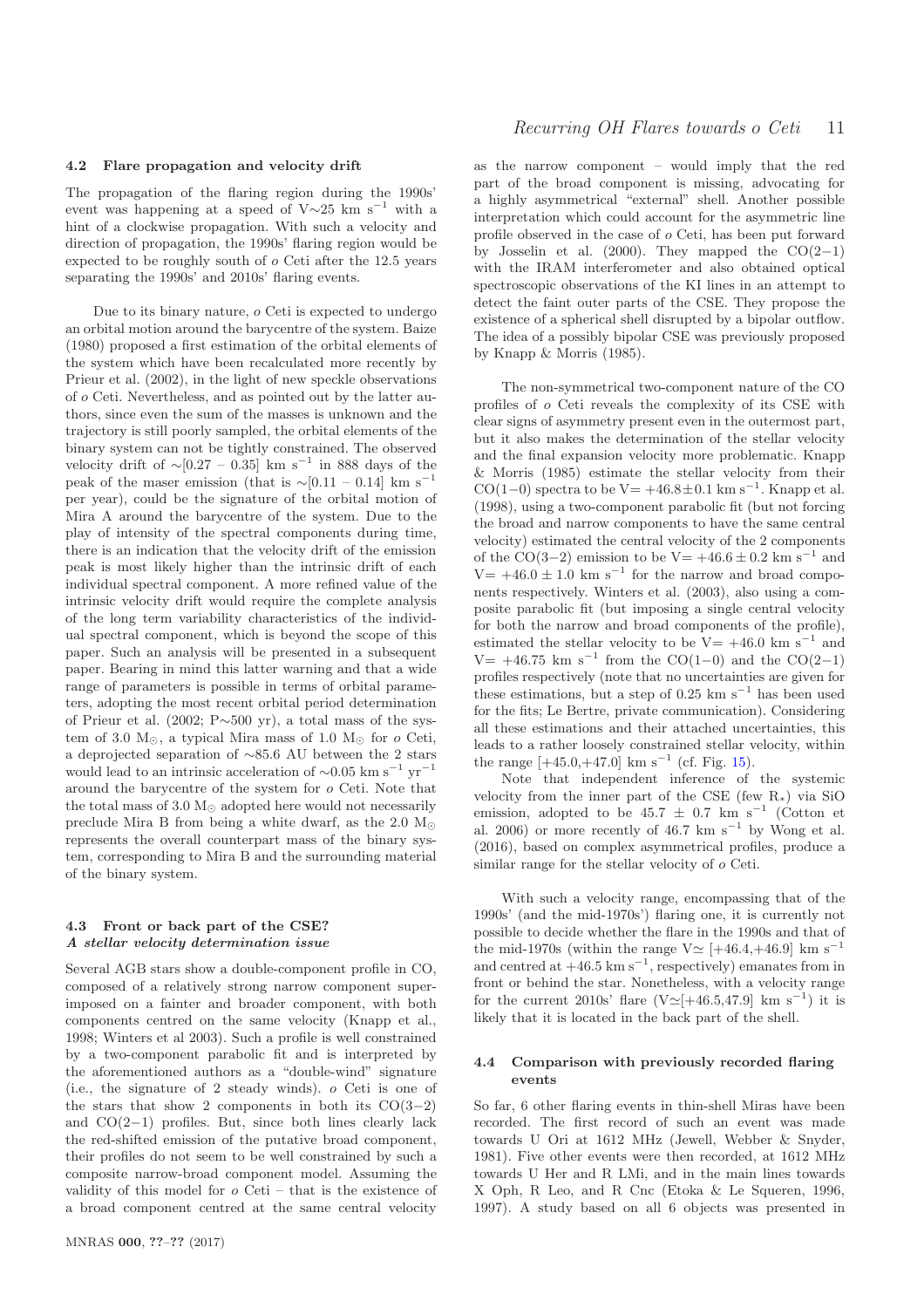

<span id="page-11-0"></span>Figure 15. Diagram showing the various estimates of the stellar velocity from CO measurements and the OH maser velocity spread observed in 1974 (Dickinson, Kollberg & Yngvesson 1975), the 1990s and the 2010s. Uncertainties for the CO velocities are represented by horizontal bars. "K&M" stands for Knapp & Morris (1985), "K" stands for Knapp et al. (1998) and "W" stands for Winters et al. (2003). Note that the 2 values, "K1" and "K2" from Knapp et al. (1998) come from the same transition due to the two-component parabolic fit used by the authors to account for the spectral profile; though a similar twocomponent parabolic fit was also used by Winters et al. (2003) they used a fixed stellar velocity within a given transition. Note also that Winters et al. (2003) do not provide any uncertainties, but a step of 0.25 km s<sup> $-1$ </sup> has been used for the fits (Le Bertre, private communication).

Etoka & Le Squeren (1997). All 6 objects are found in a delimited portion of the  $[60 - 25]$  vs  $[25 - 12]$  IRAS colourcolour diagram where the bulk of non-OH oxygen-rich Miras are found. Even though the duration of the flares varies from a few months to several years, they are all characterised by a very short rise time. The flaring feature is always characterised by  $|V_{star}-V_{flare}| < V_{OH}$  exp (where  $V_{\text{flare}}$  is the peak velocity of the flaring feature,  $V_{\text{OH exp}}$  is the standard OH expansion velocity and  $V_{star}$  the stellar velocity) which is clearly related to the  $[25 - 12]$  colour. The flaring emission shows substantial polarisation.

The OH flaring features in o Ceti also show a strong polarisation. Due to the unusual nature of its OH emission, only observed as flaring events, a direct estimation of o Ceti's standard OH expansion velocity is not possible. The Sivagnanam et al. (1989) Velocity-Period relation implies a V<sub>OH exp</sub>  $\sim$ 3–5 km s<sup>-1</sup> for the period of *o* Ceti (cf. Section [3.1.2\)](#page-4-0). Chapman et al. (1991) estimated a  $V_{\text{OH exp}} \sim 7 \text{ km s}^{-1}$  for U Ori. As noted previously, U Ori and o Ceti have about the same period and hence should have a comparable expansion velocity. Knowing that the terminal expansion velocity of the CSE of o Ceti, measured in the CO transitions, is only  $V_{\text{CO exp}} \sim 6 \pm 0.2 \text{ km s}^{-1}$  (Knapp & Morris 1985) and that a small acceleration is still present at the location of the OH shell of Miras (e.g., Chapman et al. 1994), it is likely that for *o* Ceti V<sub>OH exp</sub>  $\simeq$  [4 – 5] km s<sup>-1</sup>. This means that the flaring emission of  $o$  Ceti is also characterised by  $|V_{star}-V_{flare}|$  <  $V_{OH}$  exp since  $|V_{star}-V_{flare}|$  < 3 km s<sup>-1</sup>, regardless of the actual stellar velocity (cf. Fig [15\)](#page-11-0).



<span id="page-11-1"></span>Figure 16. Adapted from Fig. 10 of Etoka & Le Squeren (1997) showing the  $[60 - 25]$  vs  $[25 - 12]$  IRAS colour-colour diagram of the nearby Miras (distance  $\langle 1 \text{ kpc} \rangle$  with the location of all the flaring Miras indicated including o Ceti. "Type I" stands for Miras which are emitting predominantly in the 1665/67 MHz main lines; "Type II' stands for Miras which show their strongest emission in the 1612-MHz satellite maser line and "non-OH" stands for Miras which have not been detected in any of the ground-state OH maser transitions. Note that 2 positions are given for  $o$  Ceti in this diagram. The "redder" one corresponds to the uncorrected value as calculated from the fluxes given in the IRAS Catalogue (i.e., corresponding to the overall binary system), while the "bluer" value is corrected for the mid-infrared excess identified by Ireland et al. (2007) and interpreted by the latter authors as being due to the accretion disk heated by Mira A (cf. text). The arrow shows the direction of the correction.

Figure [16](#page-11-1) is the adapted Fig. 10 of Etoka & Le Squeren (1997) showing the  $[60-25]$  vs  $[25-12]$  IRAS colour-colour diagram of the nearby Miras (distance  $\langle 1 \text{ kpc} \rangle$  with the location of all the flaring Miras indicated including o Ceti. It shows the locations of "non-OH" Miras, that is the Miras which have not been detected in any of the ground-state OH maser transitions, the "Type I" Miras which are emitting predominantly in the 1665/67 MHz main lines and the "Type II" Miras, which have thicker CSEs and show their strongest emission in the 1612-MHz satellite line.

It has to be noted though that the fluxes given in the IRAS catalogue correspond to the overall Mira AB system and hence comprise also an excess of contribution due to the presence of the 2 stars in the beam, making o Ceti look slightly "redder" than it actually is. Ireland et al. (2007) performed some mid-infrared observations of the Mira AB system and interpreted the mid-infrared excess they observed as coming from an optically-thick accretion disk heated by Mira A. Using the model fits of their work, constraining the SED of this disk (associated with Mira B), between 0.35 and 18.3  $\mu$ m and doing a simple extrapolation to  $25 \mu m$ , one can estimate its contamination into the IRAS measurements at 12 and 25  $\mu$ m. This leads to a corrected [25-12] IRAS colour ranging between -0.690 to -0.710 (as opposed to an uncorrected value of -0.653). Adopting such a correction, the  $[25 - 12]$  IRAS colour for  $o$  Ceti is indeed in agreement with the identified "flaring Mira area" of Etoka & Le Squeren's (1997) former work.

Figure [17](#page-12-0) presents the adapted Fig. 11 of Etoka &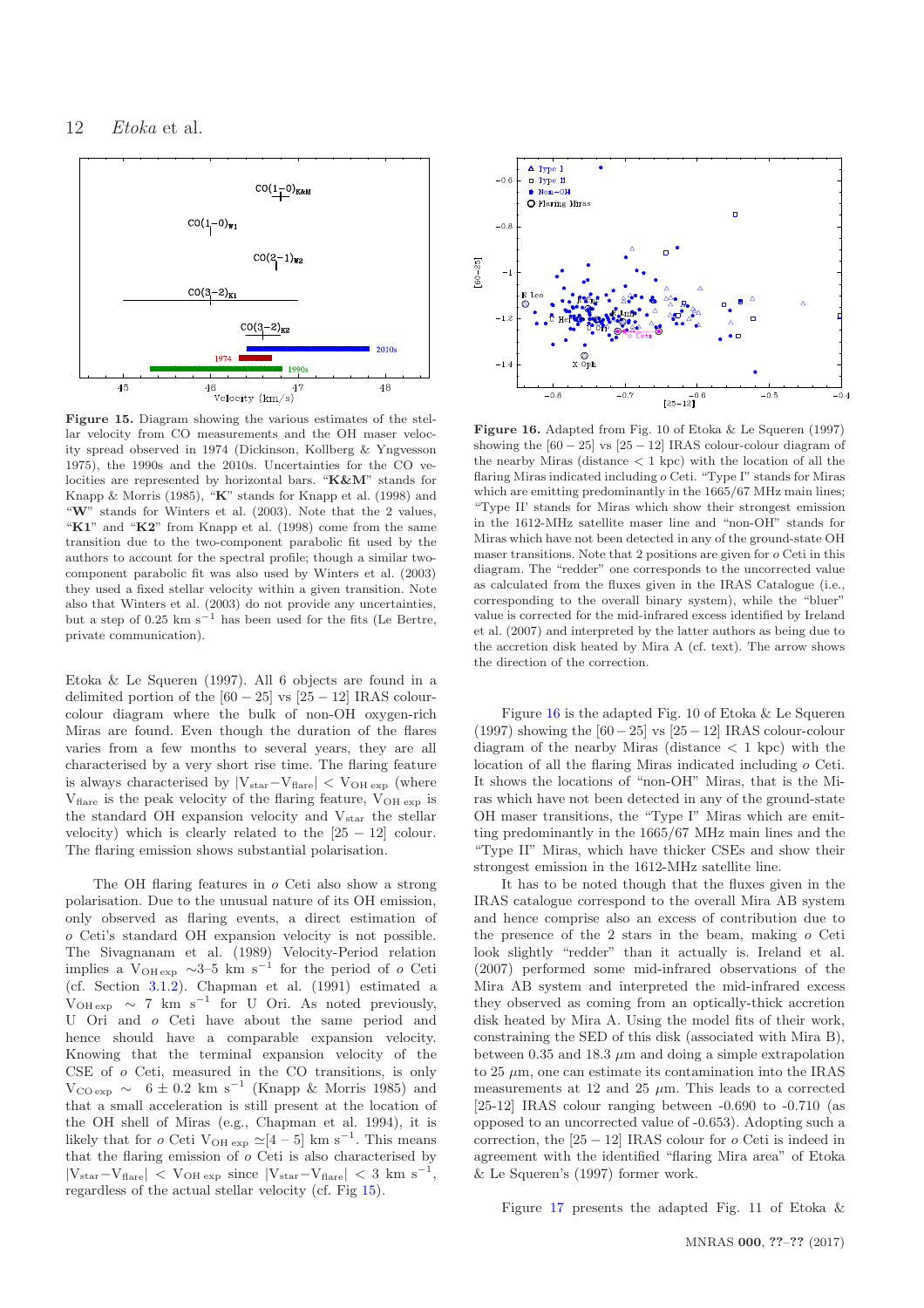

<span id="page-12-0"></span>Figure 17. Adapted Fig. 11 of Etoka & Le Squeren (1997) showing the relation found between  $|V_{star}-V_{flare}|$  and the [25 – 12] IRAS colour of the flaring Miras and the location of o Ceti in this diagram. Note that the actual location of o Ceti in this diagram is rather poorly constrained due to, on the one hand, the contamination of its  $[25 - 12]$  colour by the presence of its companion Mira B and, in the other hand, its poorly constrained stellar velocity, illustrated here by the 2 vertical lines taking into accounts these 2 effects.

Le Squeren (1997) showing the relation found between |Vstar−Vflare| and the [25−12] IRAS colour of the flaring Miras, with the location of o Ceti in this diagram. The actual location of o Ceti in this diagram is rather poorly constrained due to, on the one hand, the contamination of its  $[25 - 12]$ colour by its companion Mira B and, on the other hand, its poorly constrained stellar velocity. This is illustrated in the diagram by the 2 vertical lines taking into account these 2 effects. Considering the decontaminated [25 − 12] colour brings  $o$  Ceti to a better agreement with the  $[25 - 12]$  vs  $|V_{star}-V_{flare}|$  relation observed for the rest of the flaring Miras. Yet, the location of o Ceti in this diagram indicates that its  $|V_{star}-V_{flare}|$  value is smaller than anticipated from the relation, even for the most optimistic decontaminated [25−12] colour. This hints at an even deeper location of the flaring region. A possible interpretation of this is that it reflects the influence of the companion "carving" even deeper the flaring zone in the side of the shell where it resides, by supplying an extra amount of anisotroptic UV radiation.

## 4.5 OH luminosities of flaring Miras

Nguyen-Q-Rieu et al. (1979) performed a statistical study towards 48 Miras to determine their OH intrinsic luminosities. They find that the Type-I OH intrinsic luminosity ranges from  $\sim 5 \times 10^{15}$  to  $\sim 5 \times 10^{17}$  Watt Hz<sup>-1</sup>, while the Type-II OH intrinsic luminosity ranges from  $\sim 10^{17}$ to  $\sim 5 \times 10^{18}$  Watt Hz<sup>-1</sup>. A more recent statistical study performed over the >2000 Galactic stellar sources known to be OH emitters (i.e., including Miras, SRs and OH/IR stars) from the catalogue of Engels & Bunzel (2015) was made by Etoka et al. (2015). Discarding the few low- and high-luminosity outliers in the distribution, the upper limits found in this new study agree with those of Nguyen-Q-Rieu et al. (1979) but the lower limits extend much further for both main-line and 1612-MHz satellite-line emitters by more than 2 orders of magnitude. Taking the mean intensity of the OH emission observed towards each flaring Mira, leads to an OH intrinsic luminosity ranging from  $\sim 2 \times 10^{12}$ to ~3.5×10<sup>13</sup> Watt  $\text{Hz}^{-1}$ , with that of *o* Ceti being the lowest. This range of luminosities corresponds to the lower part of the distribution in Etoka et al. (2015) and might be taken as typical for the flaring stellar maser population. This Mira group represents then the lower range of the Mira population both in terms of luminosity and mass-loss rate. From these 2 characteristics and their location in the  $[60-25]$  vs  $[25-12]$ IRAS colour-colour diagram, i.e., in the midst of the non-OH Miras and the edge of the Type-I Miras, one plausible interpretation is that this group represent a transition between the 2 populations, pinpointing the lower limits in terms of physical properties needed for the OH maser to be present in the CSE.

#### 4.6 Polarisation and underlying magnetic field structure

Etoka & Le Squeren's (1996, 1997) spectral records of the LHC and RHC spectra of the previous flaring events occuring in the 1665-MHz transition clearly show hints of Zeeman splitting signatures but a confirmation and accurate measurement of the associated magnetic field strength was not possible since no maps of these events were available.

Though the absolute polarisation angle associated with the maser components could not be retrieved, preventing us from making a detailed analysis of the underlying magnetic field structure, it is clear from the distribution of the linear vectors of polarisation presented in Fig. [11](#page-7-2) that the masers in o Ceti trace an ordered but relatively complex magnetic field structure. The Zeeman pair detected in group "N" (cf. Table [1\)](#page-8-1), at a distance from the star  $\sim$ 200 $\pm$ 40 mas (i.e.,  $\leq 20 \pm 4$  AU), leads to a magnetic field of  $B \sim +0.68$  mG, using the Zeeman splitting coefficient given by Davies (1974).

The high polarisation along with the erratic variability behaviour observed in the OH main-line flaring Miras is reminiscent of what is observed towards semiregular variable stars (Etoka et al. 2001; Szymczak et al. 2001). This type of stars is characterised by light curves less regular than that of Miras and the variation in their optical amplitudes is less than  $2.5^{\mathrm{m}}$  (Kholopov et al. 1985). They have infrared properties quite close to those of Miras emitting predominantly in the 1665/67 MHz main lines (i.e., the "Type-I" maser emitters). Analysis of their long-term OH maser emission variability and polarisation properties suggests that these characteristics are due to transient instabilities in their hot and thin CSEs (Etoka et al. 2001) where turbulence effects in the circumstellar magnetic field as well as magnetic field structural change are thought to occur (Szymczak et al. 2001).

# 4.7 Implication of the flare location with respect to the standard (OH) CSE model

From a statistical analysis of all the Miras previously recorded to have exhibited OH flaring events, Etoka & Le Squeren (1997, cf. also Section [4.4\)](#page-10-1) concluded that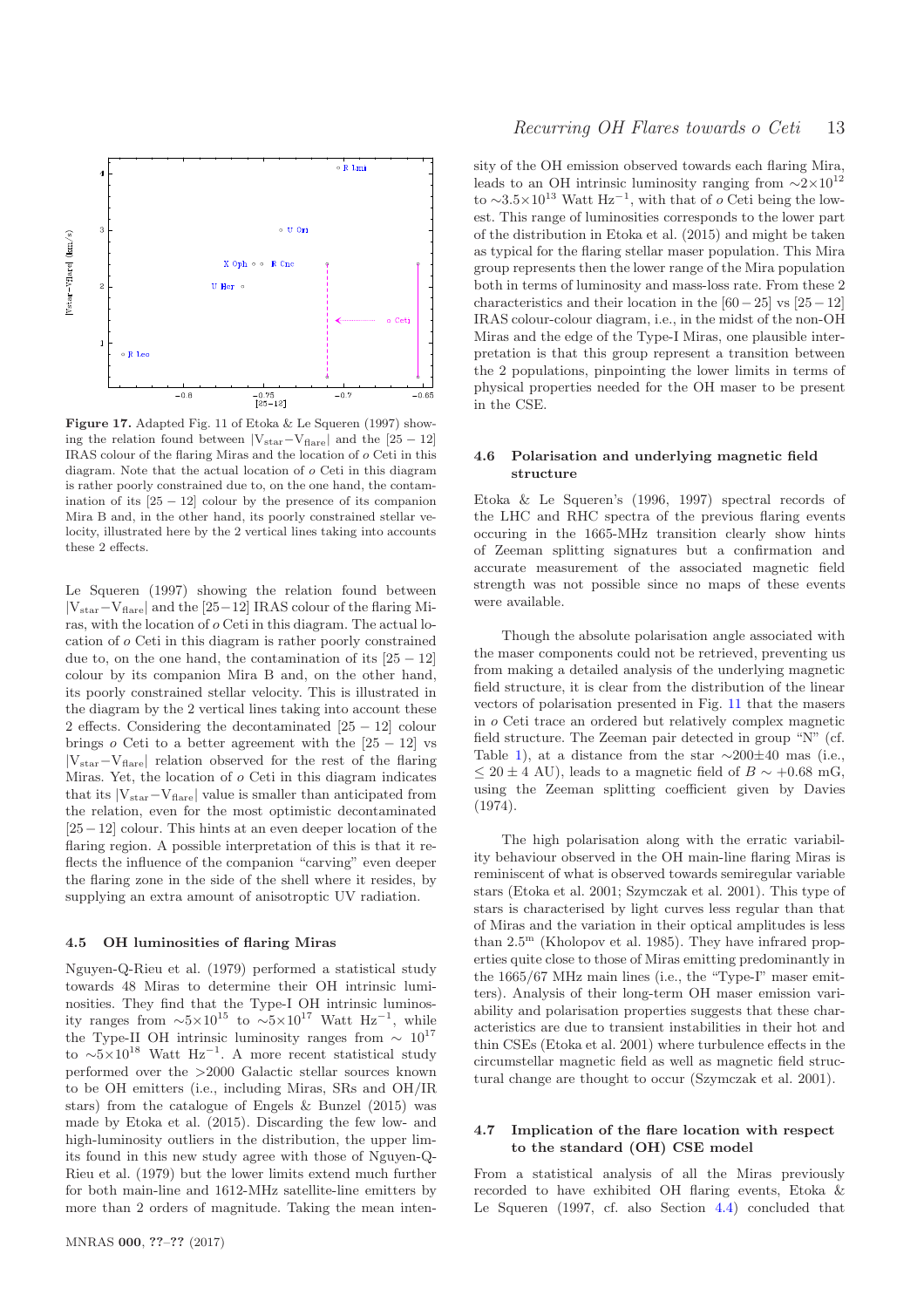the flaring emission is likely to originate from a region closer to the star than the distance at which OH maser emission in the standard model comes from. As mentioned in Section [3.2.3,](#page-8-4) the velocity peak and spread of the OH flaring emission and the 22-GHz  $H_2O$  are the same. This additional clue strongly supports the suggestion that the OH maser flaring emission observed here indeed originates from a region closer to the star than the standard OH maser CSE distances, in agreement with the findings of Etoka & Le Squeren (1997). Furthermore, as also mentioned Section [3.2.3,](#page-8-4) the long term monitoring of the  $22\text{-}GHz H_2O$ maser emission shows that OH flaring events seem to appear when the  $22-\text{GHz}$  H<sub>2</sub>O is relatively fainter. A tentative explanation for this behaviour is that it is the signature of an enhanced OH production by photodissociation of  $H_2O$ which translated itself by a decrease of the water maser emission.

OH flaring events close to the central star only seem to occur in thin-shell Miras, indicating that the physical conditions for the masers to occur in these more internal zones are not fulfilled for thick-shell stars, possibly due to a non-favourable combination of temperature and/or density and/or pumping conditions.

Goldreich & Scoville (1976) and Huggins & Glassgold (1982) studied the physical properties of the CSE, demonstrating the importance of the ambient interstellar UV radiation in the production of OH molecules by photodissociation of  $H_2O$ . Huggins & Glassgold (1982) show the variation of the peak of the OH density profile formed by photoproduction with respect to the mass-loss rate and the importance of  $H<sub>2</sub>O$  shielding in this process. While Goldreich & Scoville (1976) show that such a process delivers an important source of OH in the outer part of the CSE, their results also show that a high abundance of OH is expected in the CSE close to the star (cf. their Fig. 4, though admittedly their models are more adequate for OH/IR objects due to the high mass-loss rates adopted:  $3 \times 10^{-5}$  M<sub>☉</sub> yr<sup>-1</sup>).

Moreover, Cimerman & Scoville (1980) studied the possible importance of direct stellar radiation at 2.8  $\mu$ m for the pumping scheme of OH maser lines (particularly effective for the main lines) in late-type stars. Using Goldreich & Scoville (1976) CSE models to test this scheme, Cimerman & Scoville suggest the existence of two zones of high OH emissivity with such a pumping mechanism where IR pumping plays a more significant role for the zone nearer to the star. Also, Collison & Nedoluha (1993) stress that the NIR pumping scheme proposed by Cimerman & Scoville (1980) can operate at significantly lower column densities of OH than the FIR pumping scheme.

While some faint 1667 MHz emission was observed during the 1990s' event, emission at that frequency was not detected during the time interval covering the current 2010s' flaring event presented here. The fact that 1665 MHz is excited while 1667 MHz is only sporadically observed is in favour of a denser or/and warmer environment. Indeed, from a statistical study of main-line emission towards Miras, Sivagnanam et al. (1989) show that the expansion velocities at 1665 and 1667 MHz are such that

 $\Delta V_{1667} > [1.1 - 1.3] \Delta V_{1665}$ , indicating that acceleration is still present at the location where these maser transition occur and that 1667-MHz maser emission extends further out in the OH shell than the 1665-MHz maser emission (confirmed by mapping by e.g. Chapman et al. 1991). Furthermore, models (Elitzur 1978, Bujarrabal et al. 1980) show that higher gas temperature and density are more favourable to 1665-MHz maser emission implying that 1665-MHz maser emission is expected to be found down to a slightly more internal radius than 1667-MHz emission.

On the whole, the different positions of the OH masers between 1995 and 2010 (cf. Fig. [14\)](#page-9-0) fall within a circle of radius 0.3 ′′, comparable with the SiO emission presented in Wong et al. (2016). Even the weak OH feature at 1′′ observed in 1995, seems to have a counterpart in the extended SiO emission. Also, we incidentally note that the excited H2O transition at 232.67 GHz, mapped by ALMA, with an excitation energy  $E_{up}/k \sim 3462$  K (Wong et al. 2016), hence tracing the warm  $H_2O$  layer, is confined within a much smaller radius of  $\leq 0.1''$  from O Ceti than the OH flaring region.

# 4.8 Role of binarity in the flaring events towards o Ceti

Danchi et al. (1994) measured the inner radii of the dust shell of a sample of 13 late-type stars, including o Ceti, at 11.15  $\mu$ m. They found two classes of stars. The group which  $o$  Ceti belongs to, is the one for which the stars have their dust shells very close to the photosphere ( $\sim$ 3 stellar radii for o Ceti). They observed o Ceti at a wide range of optical phases and with 3 different baselines, one of which (the 13 m baseline for which the position angle of PA=113°) is virtually aligned with the Mira AB axis (PA=112°  $\pm$  1°, Karovska, Nisenson & Beletic 1993) and shows visibilities that hint at a smaller radius than for the other baselines. The authors also notice a similar signature of asymmetry in the TiO, which peaks closer to the star on the side illuminated by the companion Mira B.

Similarly, Lopez et al. (1997) performed visibility observations at 11 µm towards o Ceti during a ∼7-year period, in the Mira-AB axis direction, which stress the non-spherical and evolving clumpy structure of the dust shell around o Ceti. They even suggested that the formation of a new clump of dust could be linked to the OH flaring events observed in the 1990s by increasing temporarily the far-infrared emission which is known to operate as a common pump of the OH ground-state main lines (i.e., 1665 & 1667 MHz). Finally, very recent mapping of the CO emission around the Mira AB system with ALMA (Ramstedt et al. 2014) revealed the presence of a bubble, which the authors tentatively suggest is created by the wind of Mira B and blown into the expanding envelope of Mira A.

The general flaring characteristics observed for o Ceti are similar to those observed for flares in isolated Miras in terms of IRAS colour-colour properties, velocity range in relation to the stellar velocity, spectral characteristics and polarisation behaviour as described by Etoka & Le Squeren (1997), which are quite distinct from what is observed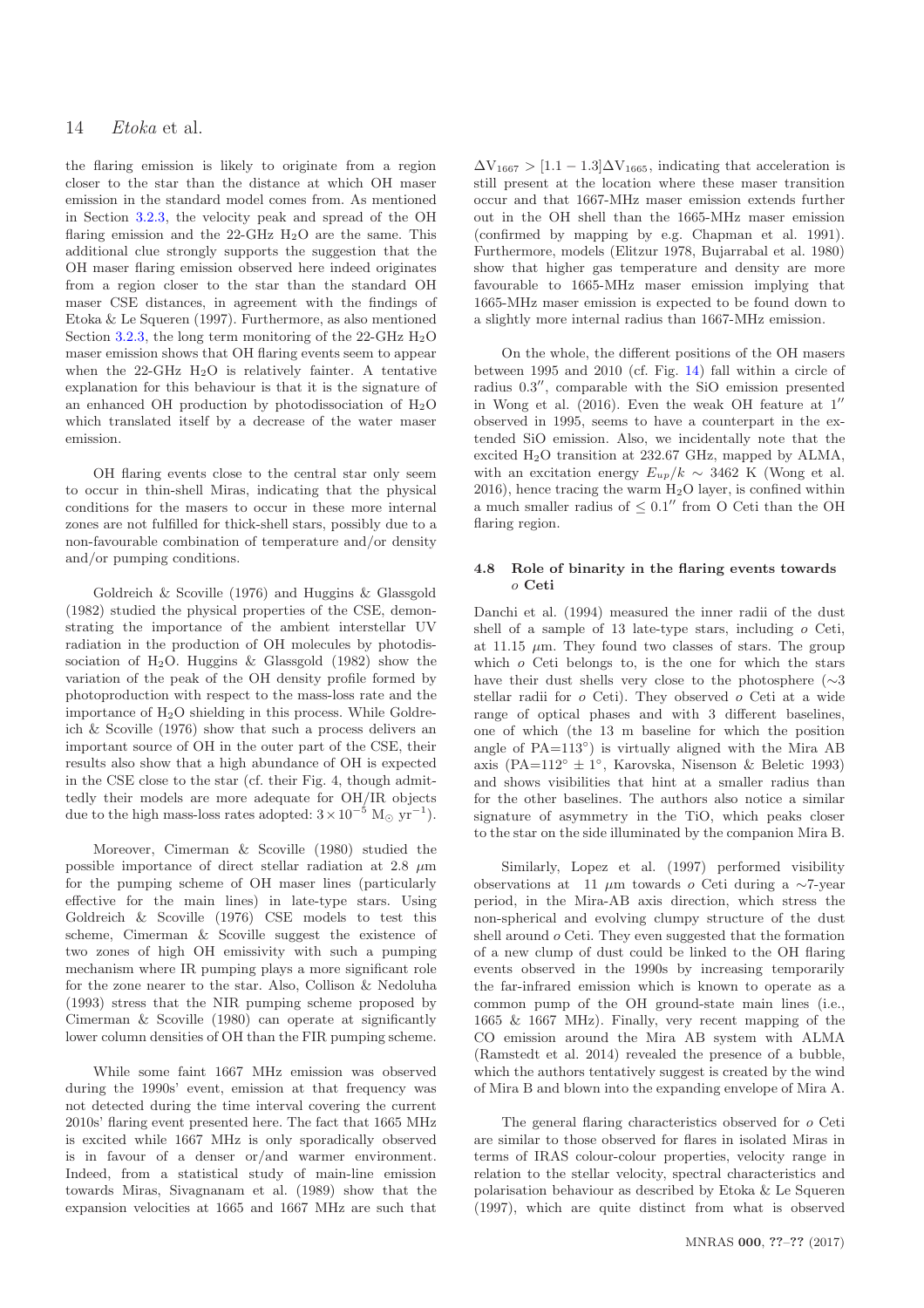towards standard Miras (Etoka & Le Squeren 2000). These common characteristics suggest that the flaring locations in terms of radius in the CSE is similar for all these events and all indicate that these regions of transient OH maser activity are distinct from the standard OH maser zone. Yet, in the case of o Ceti there are also hints (e.g., the nature of the companion itself, asymmetrical emission in e.g. the CO and TiO, and the relatively small  $|V_{star}-V_{flare}|$ value) that the presence of the companion is playing a role in the flares, most probably in producing "episodic"  $H_2O$ photodissociation in preferential regions.

# <span id="page-14-0"></span>5 SUMMARY AND CONCLUSIONS

We have presented the analysis of the onset of the new 2010s' flaring event currently undergone by o Ceti and compared its characteristics with those of the 1990s' flaring event, based on a series of single-dish and interferometric complementary observations both in  $OH$  and  $H<sub>2</sub>O$ , obtained with the NRT, Medicina and Effelsberg telescopes and the MERLIN and  $EVN-(e)MERLIN$  arrays. We also compared the overall characteristics of o Ceti's recurring flaring events with those which have been observed towards other thin-shell Miras and summarized by Etoka & Le Squeren (1997).

The NRT monitoring shows that the spectral profile of the 1665-MHz flaring emission of o Ceti is comprised of a set of 2 main persistent components both in the LHC and RHC polarisations. For the 2010s' flaring event period presented here, the well-sampled monitoring shows that the maser emission follows the optical light curve variation with a delay of ∼70 days, corresponding to a phase delay of +0.2 as is typically observed towards variable Miras. While the spectral profile and the velocity spread observed in the 1990s' and 2010s' event are simliar (i.e., consisting of 2 main spectral components with an overall velocity spread of 1.5 km s<sup>-1</sup>), the central velocity differs by  $\sim$ 1 km s<sup>-1</sup> between the 2 events. A velocity drift of  $\sim$ 0.27–0.35 km s<sup>-1</sup> in  $\sim$ 900 days of the 1665-MHz emission peak was observed during the 1990s which could be the signature of the movement of o Ceti with respect to the barycentre of the binary system.

The multi-epoch mapping during the 1990s' event showed that the flaring region is not static but actually slowly propagates within the affected zone, at a speed of  $\sim$ 25 km s<sup>-1</sup>.

Though both OH main lines are generally observed in standard Miras, only very weak 1667-MHz non-polarised emission was observed intermittently during the 1990s' event.

During the 2010s' flaring event, the contemporary monitoring of the 22 GHz H2O emission and the flaring OH maser emission revealed that emission of both species have a similar velocity range and peak at a similar velocity. The monitorings also revealed that OH flaring events seem to appear when the  $22$ -GHz  $H<sub>2</sub>O$  is relatively faint. This is interpreted as being due to a higher OH production due to an enhanced photodissociation of H2O.

The 2010 high angular resolution EVN-(e)MERLIN maps revealed the presence of 2 main groups of components. The polarised information of these data allowed us to infer that the flaring region is associated with a  $B \sim +0.68$  mG relatively complex magnetic field.

While the current 2010s' flaring event is located about  $\sim$ 240±40 mas (i.e.,  $\leq$  24 ± 4 AU) east of  $\sigma$  Ceti between the 2 stars of the binary system, in the 1990s it was located at a similar distance from o Ceti but on the other side of the star. Taking the 2 epochs into consideration, this leads to a radius for the flaring zone of less than ∼400±40 mas (i.e.,  $\leq 40 \pm 4$  AU), with a hint of a potentially "deeper" OH flaring region in the side of the companion.

The general flaring characteristics in terms of infrared properties, velocity of the flaring components (compared to the OH standard expansion velocity expected for these stars) and polarimetric behaviour, are similar to those recorded towards 6 other thin-shell Miras. The OH intrinsic luminosity deduced from the overall sample of flaring Miras ranges from  $\sim$ 2×10<sup>12</sup> to  $\sim$ 3.5×10<sup>13</sup> Watt Hz<sup>-1</sup>, with that of *o* Ceti being the lowest. This range of luminosities might be taken as typical for the flaring stellar maser population. o Ceti's first multi-epoch interferometric mapping of such events confirms the unusually short radius at which such events occur and hence the suggestion brought by Etoka & Le Squeren (1997) that OH flaring zones in thin-shell Miras are located closer to the star than the standard-OH maser-emission zone. A possible explanation of such maser zones could reside in the pumping scheme at play, with the predominance of NIR pumping for eruptive zones of thin-shell Miras, which works at lower column densities of OH than the FIR pumping known to be the main pumping scheme for the standard OH maser zone.

# ACKNOWLEDGEMENTS

The Nançay Radio Observatory is the Unité Scientifique de Nancay of the Observatoire de Paris, associated with the CNRS. The Nançay Observatory acknowledges the financial support of the Région Centre in France. The European VLBI Network is a joint facility of European, Chinese, South African and other radio astronomy institutes funded by their national research councils. MERLIN is a UK national facility operated by the University of Manchester on behalf of STFC. The Medicina 32-m radiotelescope is operated by INAF-Istituto di Radioastronomia in Bologna. We also acknowledge, with thanks, the use of data from the AAVSO (American Association of Variable Star Observers). We thank the referee, V. Bujarrabal, for his constructive comments and suggestions.

#### **REFERENCES**

Baize P., 1980, A&AS, 39, 83

Bowers P.F., Johnston K.J., 1994, ApJS, 92, 189

Brand J., Winnberg A., & Engels D., 2017, in preparation

Bujarrabal V., Guibert J., Nguyen-Q-Rieu, Omont A., 1980, A&A, 84, 311

Chapman J.M., Cohen R.J., Saikia D.J., 1991, MNRAS, 249, 227 Chapman J.M, Sivagnanam P., Cohen R.J., Le Squeren A.M., 1994, MNRAS, 268, 475

Cimerman M., Scoville N., 1980, ApJ, 239, 526

Collison A.J., Nedoluha G.E., 1993, ApJ, 413, 735

Condon J.J., 1997, PASP, 109, 166

Cotton W.D. et al. 2006, A&A 456, 339

Danchi W.C., Bester M., Degiacomi C.G., Greenhill L.J., Townes C.H., 1994, AJ, 107, 1469